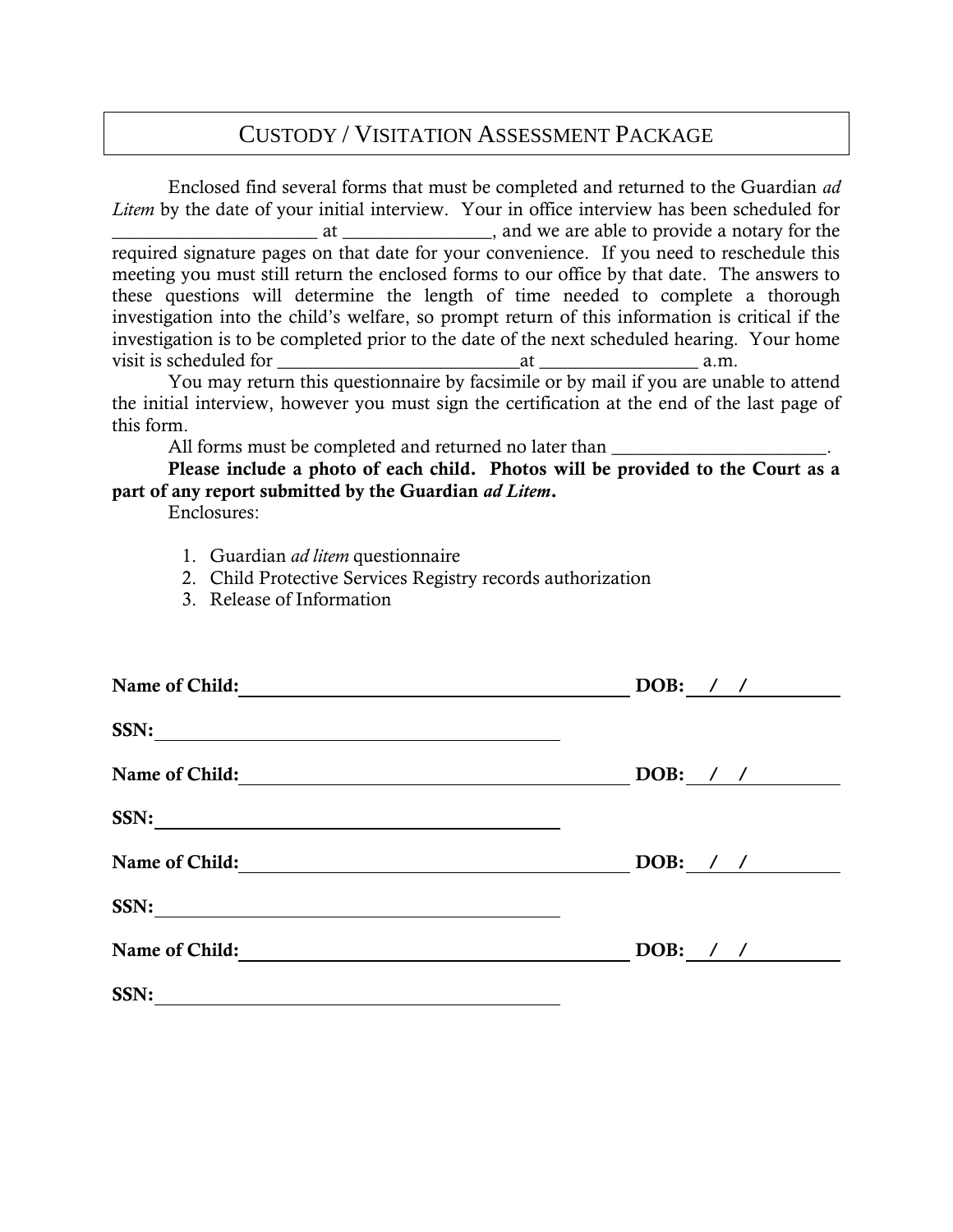## I. GENERAL BACKGROUND

| Your Name              |        |                                                                                                                                                                            |       |        |
|------------------------|--------|----------------------------------------------------------------------------------------------------------------------------------------------------------------------------|-------|--------|
| First                  | Middle | Last                                                                                                                                                                       |       |        |
|                        |        |                                                                                                                                                                            |       |        |
|                        |        |                                                                                                                                                                            |       |        |
|                        |        | Have you had any prior contact or involvement with Virginia Beach Law Group,<br>PLLC or the Guardian ad litem, Lisa Dale Woodward? _______ If yes,                         |       |        |
|                        |        | Present Spouse (or other adult responsible for children):                                                                                                                  |       |        |
|                        |        | <u> 1980 - Johann Barbara, martin d</u>                                                                                                                                    |       |        |
| First                  | Middle | Last                                                                                                                                                                       |       |        |
| Address                |        |                                                                                                                                                                            |       |        |
|                        |        |                                                                                                                                                                            |       |        |
| <b>Street Address</b>  |        | City                                                                                                                                                                       | State | Zip    |
|                        |        |                                                                                                                                                                            |       |        |
|                        |        | Is this the place where the child(ren) live/visit with you?                                                                                                                |       |        |
|                        |        | If the answer to Question 4 is no, state the residence address where the child would<br>live/visit with you and state why it is different than where you currently reside. |       |        |
|                        |        |                                                                                                                                                                            |       | (Work) |
|                        |        | $\qquad \qquad \qquad \text{(Cell)}$                                                                                                                                       |       |        |
| lived at each address. |        | List the street address where you have lived for the last five years and the dates you                                                                                     |       |        |

\_\_\_\_\_\_\_\_\_\_\_\_\_\_\_\_\_\_\_\_\_\_\_\_\_\_\_\_\_\_\_\_\_\_\_\_\_\_\_\_\_\_\_\_\_\_\_\_\_\_\_\_\_\_\_\_\_\_\_\_\_\_\_\_\_\_\_\_\_\_\_\_\_\_\_\_\_\_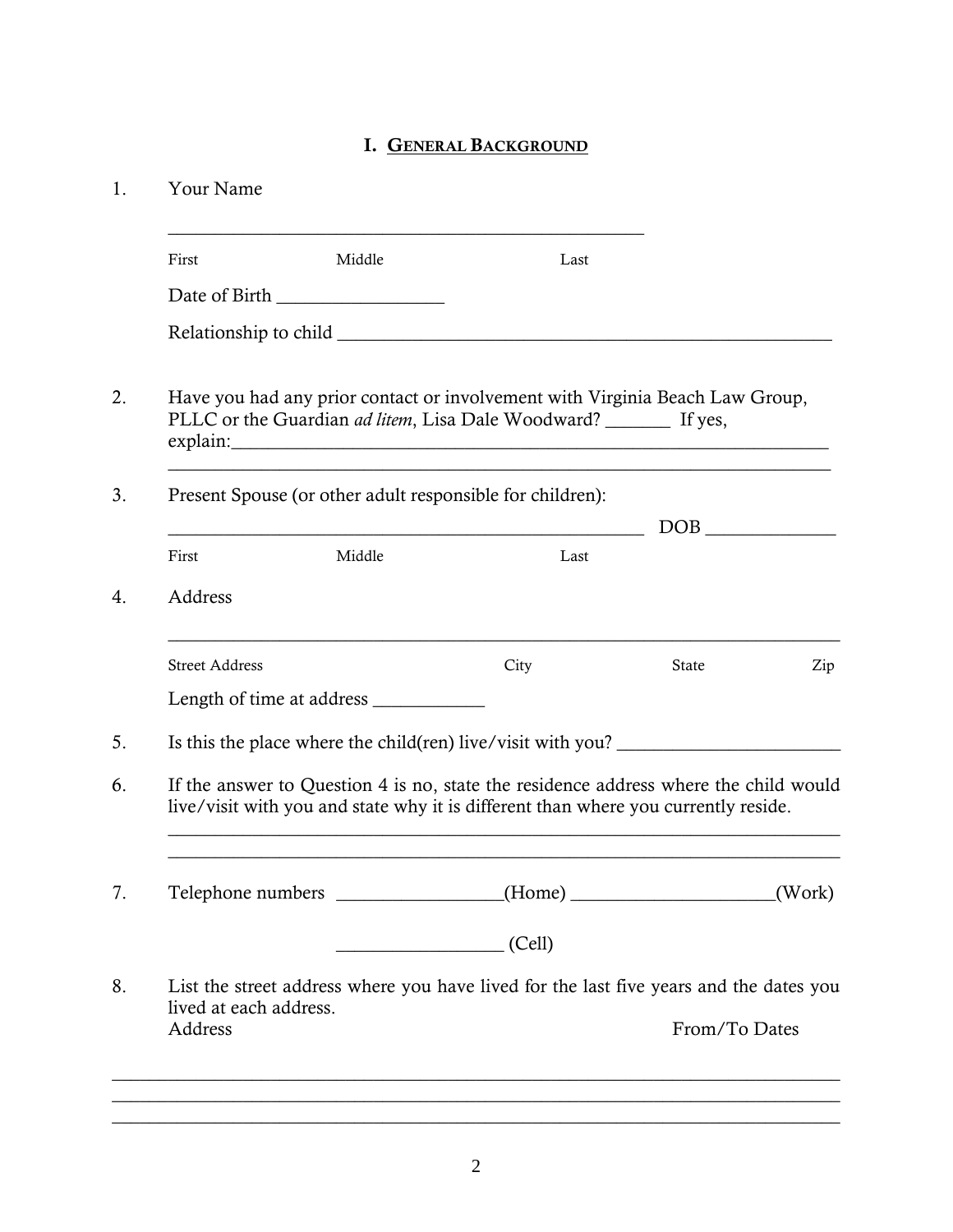| 9.  | Children involved in the present court action:<br>Name/Age                                                                                                                                                                                                              | Where children are currently residing |                                           |
|-----|-------------------------------------------------------------------------------------------------------------------------------------------------------------------------------------------------------------------------------------------------------------------------|---------------------------------------|-------------------------------------------|
| a.  | <u> 1989 - Johann Harry Harry Harry Harry Harry Harry Harry Harry Harry Harry Harry Harry Harry Harry Harry Harry</u>                                                                                                                                                   |                                       |                                           |
|     | $\mathbf{c}$ . $\qquad \qquad$                                                                                                                                                                                                                                          |                                       |                                           |
|     | d.                                                                                                                                                                                                                                                                      |                                       |                                           |
| 10. | Other children or adults in your home:<br>Name Sex DOB                                                                                                                                                                                                                  | Relationship<br>to Petitioner         | School attended or<br>Place of Employment |
|     |                                                                                                                                                                                                                                                                         |                                       |                                           |
|     | b. $\overline{\phantom{a}}$                                                                                                                                                                                                                                             |                                       |                                           |
|     | <b>c.</b> $\qquad \qquad \qquad \qquad$<br>d.                                                                                                                                                                                                                           |                                       |                                           |
| 11. | Names of any children not living with you.                                                                                                                                                                                                                              |                                       |                                           |
|     | $a.$ $\overline{\phantom{a}}$                                                                                                                                                                                                                                           |                                       |                                           |
|     | $\mathcal{C}$ . $\qquad \qquad$                                                                                                                                                                                                                                         |                                       |                                           |
|     | d.                                                                                                                                                                                                                                                                      |                                       |                                           |
|     | Describe your relationship with each child not living with you, and note the days and<br>times you have visitation with that child:                                                                                                                                     |                                       |                                           |
|     | <u> 1999 - Johann John Harry Harry Harry Harry Harry Harry Harry Harry Harry Harry Harry Harry Harry Harry Harry</u>                                                                                                                                                    |                                       |                                           |
|     | <b>II. PRIOR CUSTODY LITIGATION</b>                                                                                                                                                                                                                                     |                                       |                                           |
| 1.  | Have you been involved in a previous dispute that resulted in a court hearing<br>regarding the children who are the subject of litigation?                                                                                                                              |                                       |                                           |
| 2.  | If the answer is yes, state the name and location of the Court that heard the case:                                                                                                                                                                                     |                                       |                                           |
|     | If the answer is yes, attach a copy of the Court's Order in that case.                                                                                                                                                                                                  |                                       |                                           |
|     | <b>III. PRIOR SOCIAL SERVICES INVESTIGATIONS</b>                                                                                                                                                                                                                        |                                       |                                           |
| 1.  | Has the Department of Social Services or similar agency of authority ever contacted<br>you, your current spouse, the other parent or any party to this litigation regarding an<br>investigation for allegations of abuse or neglect of a child?<br>$\Box$ Yes $\Box$ No |                                       |                                           |

2. If the answer is yes, state the name of the Department, the City/County and State where the investigation took place. \_\_\_\_\_\_\_\_\_\_\_\_\_\_\_\_\_\_\_\_\_\_\_\_\_\_\_\_\_\_\_\_\_\_\_\_\_\_\_\_\_\_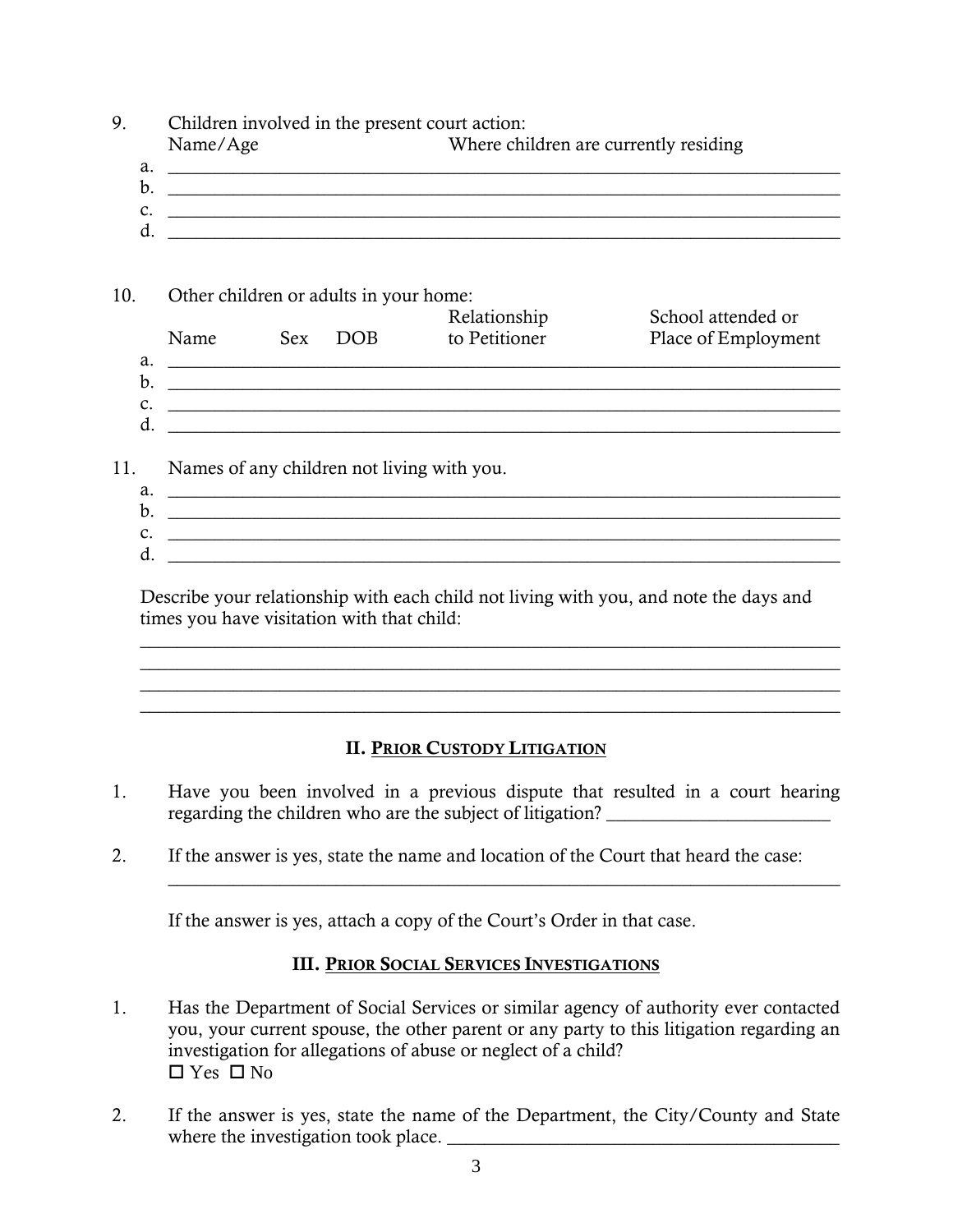| 3. | If the answer is yes, state what the investigation concluded as to whether the case<br>was founded or unfounded, i.e. what was the outcome of the investigation? |                   |  |                   |  |
|----|------------------------------------------------------------------------------------------------------------------------------------------------------------------|-------------------|--|-------------------|--|
| 4. | Have any of your children ever been in foster care? $\square$ Yes                                                                                                |                   |  | □ No              |  |
| 5. | If yes, state the name of the child, the dates the child was in foster care and the<br>Department of Social Services agency which had custody.                   |                   |  |                   |  |
|    | Name of Child                                                                                                                                                    | Dates in DSS care |  | <b>DSS Agency</b> |  |
|    |                                                                                                                                                                  |                   |  |                   |  |
|    |                                                                                                                                                                  |                   |  |                   |  |

 $\_$  , and the set of the set of the set of the set of the set of the set of the set of the set of the set of the set of the set of the set of the set of the set of the set of the set of the set of the set of the set of th

### IV. EMPLOYMENT HISTORY

 $\_$  , and the set of the set of the set of the set of the set of the set of the set of the set of the set of the set of the set of the set of the set of the set of the set of the set of the set of the set of the set of th

# 1. Your employer:

| Employer |                  | Address | Telephone #                                                                                                        | Date of<br>Hire |
|----------|------------------|---------|--------------------------------------------------------------------------------------------------------------------|-----------------|
| 2.       |                  |         |                                                                                                                    |                 |
| 3.       |                  |         | What time do you leave home for work and what time do you return home each                                         |                 |
| 4.       |                  |         | Do you work weekends? $\Box$ Yes $\Box$ No If so, how often?                                                       |                 |
| 5.       |                  |         | Do you work nights? $\square$ Yes $\square$ No If so, how many?                                                    |                 |
| 6.       |                  |         | Do you travel on your job or are you on call in the evenings?<br>If so, how often? $\sqrt{\frac{2}{1-\frac{1}{2}}$ |                 |
| 7.       | five years:      |         | State the names, addresses and telephone numbers of your employers for the past                                    |                 |
|          | Name of employer | Address | Telephone employment                                                                                               | Dates of        |
|          |                  |         |                                                                                                                    |                 |
|          |                  |         |                                                                                                                    |                 |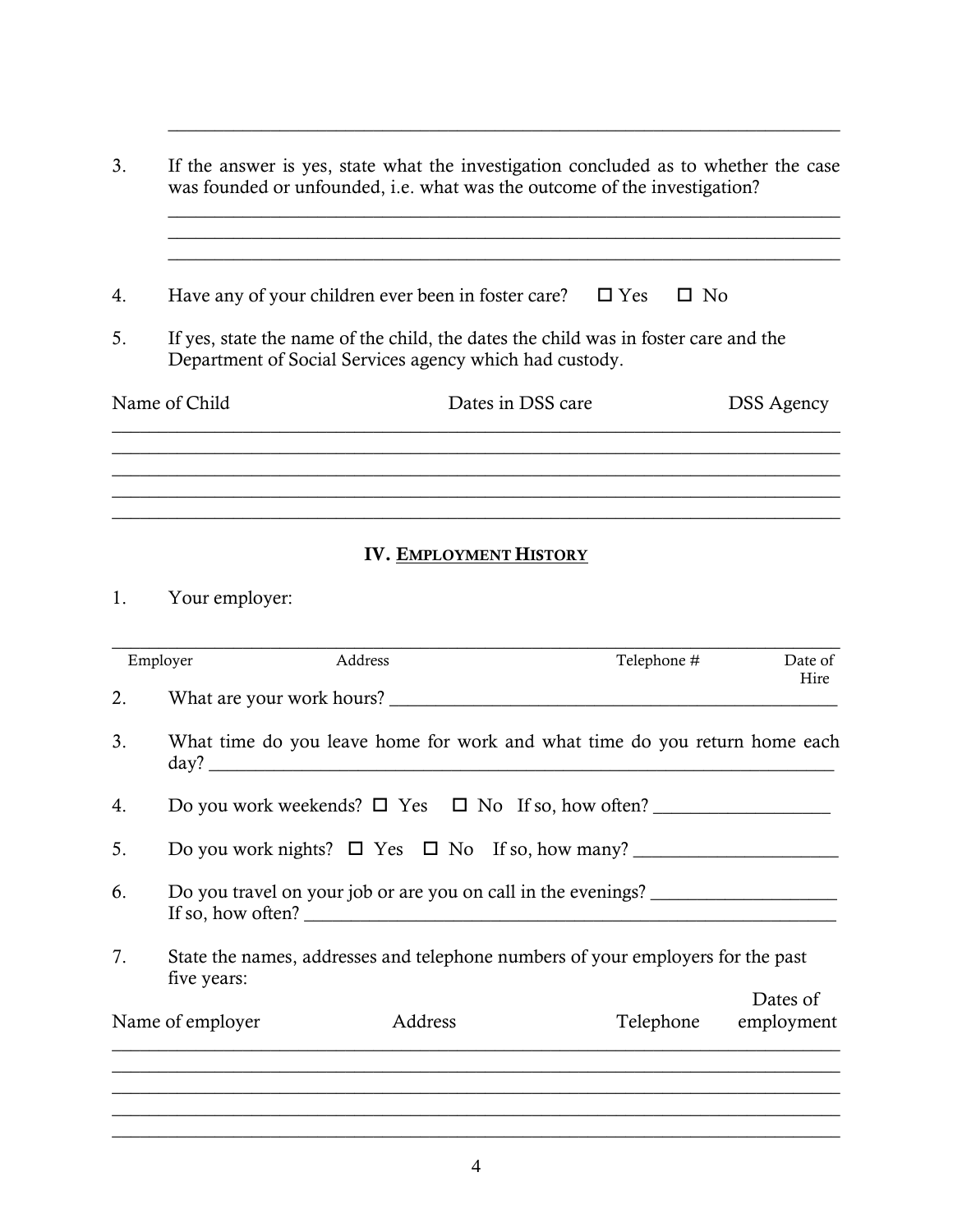- 8. What is your annual income? \_\_\_\_\_\_\_\_\_\_\_\_\_\_\_\_\_\_\_\_\_\_\_\_\_\_\_\_\_\_\_\_\_\_\_\_\_\_\_\_\_\_\_\_\_\_ What is your annual income for the calendar year preceding this litigation? Do you expect any increase or decrease in your income in the near future? If yes, explain: \_\_\_\_\_\_\_\_\_\_\_\_\_\_\_\_\_\_\_\_\_\_\_\_\_\_\_\_\_\_\_\_\_\_\_\_\_\_\_\_\_\_\_\_\_\_\_\_\_\_\_\_\_\_\_\_\_\_\_
- 9. Describe your education background, i.e. high school, technical college, college.
- 10. State your current job title/occupation and describe your job skills, including a brief description of the types of work you are capable of doing:

 $\mathcal{L}_\mathcal{L} = \{ \mathcal{L}_\mathcal{L} = \{ \mathcal{L}_\mathcal{L} = \{ \mathcal{L}_\mathcal{L} = \{ \mathcal{L}_\mathcal{L} = \{ \mathcal{L}_\mathcal{L} = \{ \mathcal{L}_\mathcal{L} = \{ \mathcal{L}_\mathcal{L} = \{ \mathcal{L}_\mathcal{L} = \{ \mathcal{L}_\mathcal{L} = \{ \mathcal{L}_\mathcal{L} = \{ \mathcal{L}_\mathcal{L} = \{ \mathcal{L}_\mathcal{L} = \{ \mathcal{L}_\mathcal{L} = \{ \mathcal{L}_\mathcal{$ 

 $\_$  , and the set of the set of the set of the set of the set of the set of the set of the set of the set of the set of the set of the set of the set of the set of the set of the set of the set of the set of the set of th

 $\_$  , and the set of the set of the set of the set of the set of the set of the set of the set of the set of the set of the set of the set of the set of the set of the set of the set of the set of the set of the set of th  $\mathcal{L}_\text{max}$  , and the set of the set of the set of the set of the set of the set of the set of the set of the set of  $\_$  , and the set of the set of the set of the set of the set of the set of the set of the set of the set of the set of the set of the set of the set of the set of the set of the set of the set of the set of the set of th

11. Have you served in the U.S. Military? \_\_\_\_\_\_\_\_\_\_\_\_\_\_\_\_\_\_\_\_\_\_\_\_\_\_\_\_\_\_\_\_\_\_\_\_\_\_\_ Branch \_\_\_\_\_\_\_\_\_\_\_\_\_\_\_\_\_\_\_\_\_\_\_\_\_\_\_\_\_\_\_\_\_\_\_\_\_\_\_\_\_\_\_\_\_\_\_\_\_\_\_\_\_\_\_\_\_\_\_\_\_\_\_\_\_ Dates of Service \_\_\_\_\_\_\_\_\_\_\_\_\_\_\_\_\_\_\_\_\_\_\_\_\_\_\_\_\_\_\_\_\_\_\_\_\_\_\_\_\_\_\_\_\_\_\_\_\_\_\_\_\_\_\_\_\_ Rate/Rank at discharge \_\_\_\_\_\_\_\_\_\_\_\_\_\_\_\_\_\_\_\_\_\_\_\_\_\_\_\_\_\_\_\_\_\_\_\_\_\_\_\_\_\_\_\_\_\_\_\_\_\_\_ Type of discharge \_\_\_\_\_\_\_\_\_\_\_\_\_\_\_\_\_\_\_\_\_\_\_\_\_\_\_\_\_\_\_\_\_\_\_\_\_\_\_\_\_\_\_\_\_\_\_\_\_\_\_\_\_\_\_\_ What type of work did you do with the military?

### V. CRIMINAL AND TRAFFIC RECORD

1. Have you ever been convicted of a crime including a traffic offense?  $\Box$  Yes  $\Box$  No If yes, state the crime: \_\_\_\_\_\_\_\_\_\_\_\_\_\_\_\_\_\_\_\_\_\_\_\_\_\_\_\_\_\_\_\_\_\_\_\_\_\_\_\_\_\_\_\_\_\_\_\_\_\_\_\_\_

If yes, state the name of the Court and City/County and State where you were convicted:

 $\_$  , and the set of the set of the set of the set of the set of the set of the set of the set of the set of the set of the set of the set of the set of the set of the set of the set of the set of the set of the set of th

 $\_$  , and the set of the set of the set of the set of the set of the set of the set of the set of the set of the set of the set of the set of the set of the set of the set of the set of the set of the set of the set of th

 $\_$  , and the set of the set of the set of the set of the set of the set of the set of the set of the set of the set of the set of the set of the set of the set of the set of the set of the set of the set of the set of th

- 2. Have you ever had your driver's license suspended?  $\square$  Yes  $\square$  No If yes, state the date and reason for suspension:\_\_\_\_\_\_\_\_\_\_\_\_\_\_\_\_\_\_\_\_\_\_\_\_\_\_\_\_\_\_\_
- 3. Have the police ever been called to your residence?  $\Box$  Yes  $\Box$  No If yes, state the date and reason for police involvement:\_\_\_\_\_\_\_\_\_\_\_\_\_\_\_\_\_\_\_\_\_\_\_
- 4. Have you ever completed any Court ordered programs such as ASAP, anger management, or parenting classes?  $\Box$  Yes  $\Box$  No If yes, state the date of completion for these courses: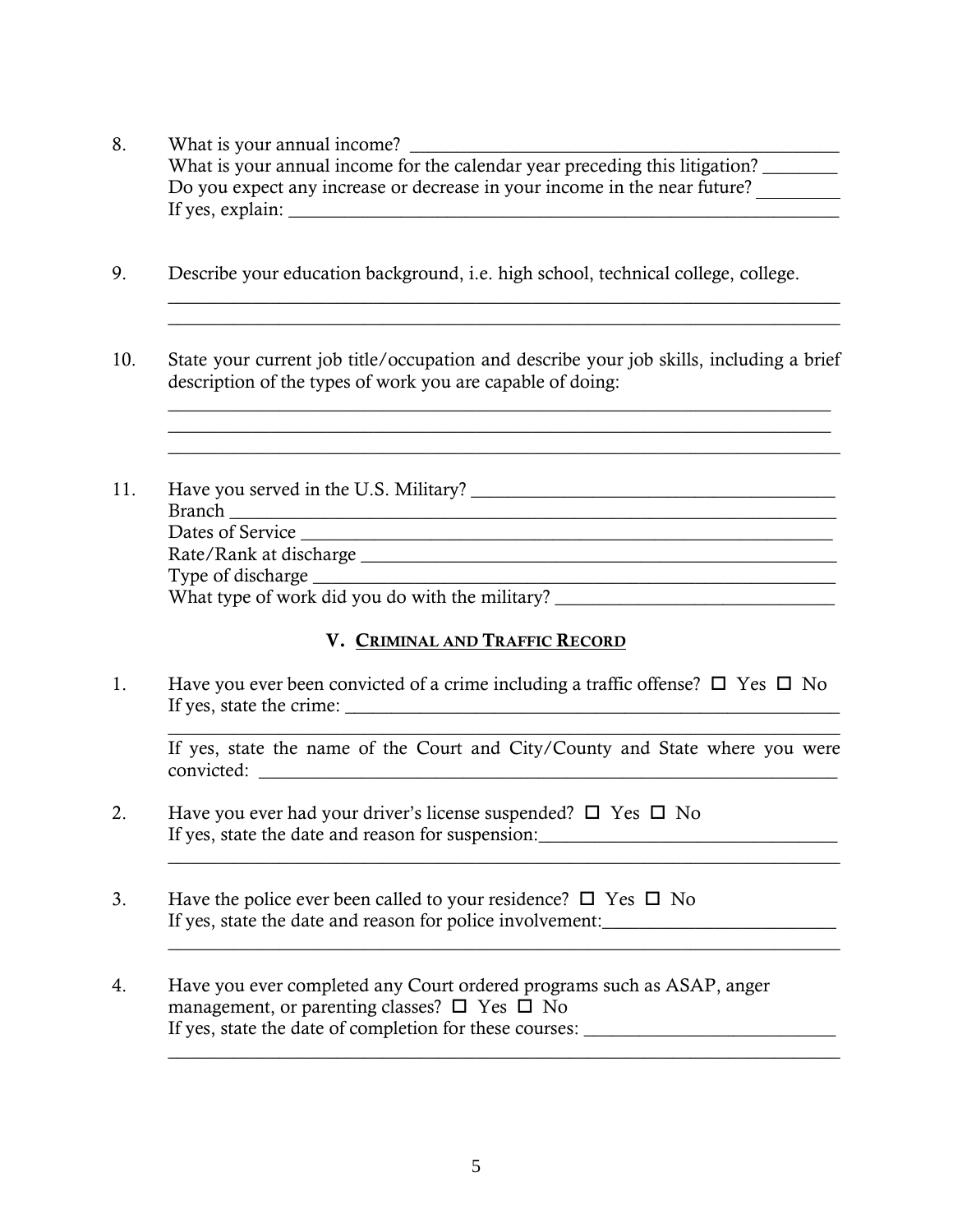## VI. PHYSICAL HEALTH HISTORY

| <b>Ouestion</b>                 |  |
|---------------------------------|--|
| Identify current illnesses or   |  |
| medical problems                |  |
|                                 |  |
| List the name, address and      |  |
| phone number of your current    |  |
| primary care physician          |  |
| If you or anyone in your        |  |
| family has ever experienced     |  |
| any of the following, please    |  |
| state the relationship of the   |  |
| person to you:                  |  |
| Alcoholism                      |  |
|                                 |  |
| Substance Abuse                 |  |
|                                 |  |
| T.B.                            |  |
|                                 |  |
| Epilepsy                        |  |
|                                 |  |
| Cancer (what type)              |  |
|                                 |  |
| <b>HIV</b>                      |  |
|                                 |  |
| Heart disease                   |  |
|                                 |  |
| <b>Diabetes</b>                 |  |
|                                 |  |
| Allergies                       |  |
|                                 |  |
| Asthma                          |  |
|                                 |  |
| Emotional/mental illness – list |  |
| all diagnoses for any           |  |
| psychological or mental health  |  |
| conditions.                     |  |
|                                 |  |
|                                 |  |
| Please list the name, address   |  |
| and phone number of all         |  |
| mental health providers you     |  |
| have received treatment from.   |  |
|                                 |  |
| List all surgeries and          |  |
| hospitalizations (include       |  |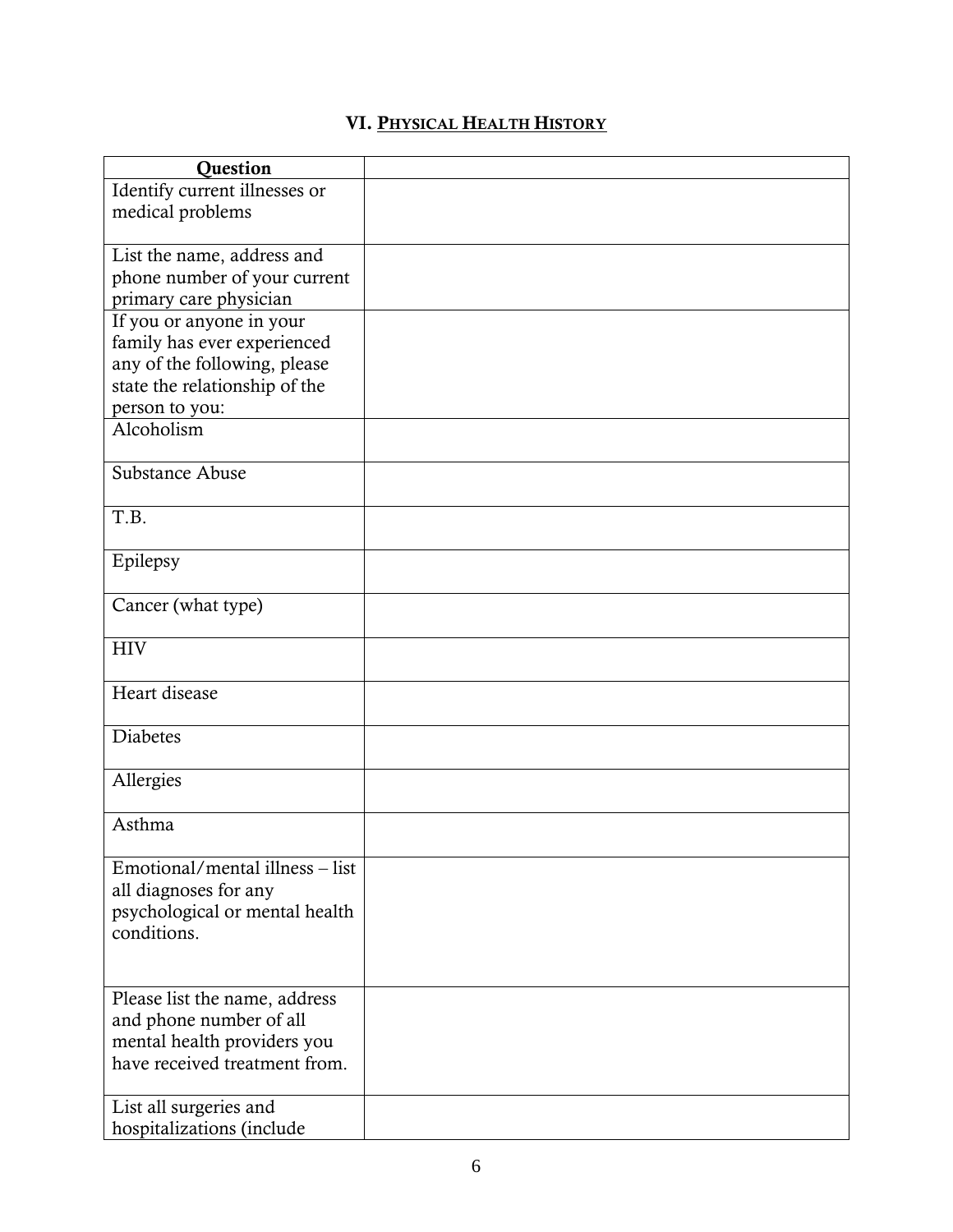| psychiatric hospitalizations)                   |  |
|-------------------------------------------------|--|
| Please describe your drug<br>and/or alcohol use |  |

1. Describe the current health condition of the children who are involved in this litigation.

 $\mathcal{L}_\mathcal{L} = \mathcal{L}_\mathcal{L} = \mathcal{L}_\mathcal{L} = \mathcal{L}_\mathcal{L} = \mathcal{L}_\mathcal{L} = \mathcal{L}_\mathcal{L} = \mathcal{L}_\mathcal{L} = \mathcal{L}_\mathcal{L} = \mathcal{L}_\mathcal{L} = \mathcal{L}_\mathcal{L} = \mathcal{L}_\mathcal{L} = \mathcal{L}_\mathcal{L} = \mathcal{L}_\mathcal{L} = \mathcal{L}_\mathcal{L} = \mathcal{L}_\mathcal{L} = \mathcal{L}_\mathcal{L} = \mathcal{L}_\mathcal{L}$  $\_$  , and the set of the set of the set of the set of the set of the set of the set of the set of the set of the set of the set of the set of the set of the set of the set of the set of the set of the set of the set of th

2. List the name, address and phone number of the children's present and former school.

 $\_$  , and the set of the set of the set of the set of the set of the set of the set of the set of the set of the set of the set of the set of the set of the set of the set of the set of the set of the set of the set of th \_\_\_\_\_\_\_\_\_\_\_\_\_\_\_\_\_\_\_\_\_\_\_\_\_\_\_\_\_\_\_\_\_\_\_\_\_\_\_\_\_\_\_\_\_\_\_\_\_\_\_\_\_\_\_\_\_\_\_\_\_\_\_\_\_\_\_\_\_\_\_\_  $\_$  , and the set of the set of the set of the set of the set of the set of the set of the set of the set of the set of the set of the set of the set of the set of the set of the set of the set of the set of the set of th  $\_$  , and the set of the set of the set of the set of the set of the set of the set of the set of the set of the set of the set of the set of the set of the set of the set of the set of the set of the set of the set of th

 $\mathcal{L}_\mathcal{L} = \{ \mathcal{L}_\mathcal{L} = \{ \mathcal{L}_\mathcal{L} = \{ \mathcal{L}_\mathcal{L} = \{ \mathcal{L}_\mathcal{L} = \{ \mathcal{L}_\mathcal{L} = \{ \mathcal{L}_\mathcal{L} = \{ \mathcal{L}_\mathcal{L} = \{ \mathcal{L}_\mathcal{L} = \{ \mathcal{L}_\mathcal{L} = \{ \mathcal{L}_\mathcal{L} = \{ \mathcal{L}_\mathcal{L} = \{ \mathcal{L}_\mathcal{L} = \{ \mathcal{L}_\mathcal{L} = \{ \mathcal{L}_\mathcal{$  $\_$  , and the set of the set of the set of the set of the set of the set of the set of the set of the set of the set of the set of the set of the set of the set of the set of the set of the set of the set of the set of th  $\_$  , and the set of the set of the set of the set of the set of the set of the set of the set of the set of the set of the set of the set of the set of the set of the set of the set of the set of the set of the set of th

 $\mathcal{L}_\text{max} = \frac{1}{2} \sum_{i=1}^{n} \frac{1}{2} \sum_{i=1}^{n} \frac{1}{2} \sum_{i=1}^{n} \frac{1}{2} \sum_{i=1}^{n} \frac{1}{2} \sum_{i=1}^{n} \frac{1}{2} \sum_{i=1}^{n} \frac{1}{2} \sum_{i=1}^{n} \frac{1}{2} \sum_{i=1}^{n} \frac{1}{2} \sum_{i=1}^{n} \frac{1}{2} \sum_{i=1}^{n} \frac{1}{2} \sum_{i=1}^{n} \frac{1}{2} \sum_{i=1}^{n} \frac{1$ 

- 3. Please list the name of the children's current teacher, and/or any teachers that you have had any contact with in the last year.
- 4. Please list the school club / organization that your child(ren) participates in. Please list the name and address and phone number of the teacher and / or coach that is involved with the school club / organization.
- 5. Please list the extracurricular activities that your child(ren) participates in. Please list the name and address and phone number of the director, instructor or parent that is involved with the activity.

 $\_$  , and the set of the set of the set of the set of the set of the set of the set of the set of the set of the set of the set of the set of the set of the set of the set of the set of the set of the set of the set of th

 $\_$  , and the set of the set of the set of the set of the set of the set of the set of the set of the set of the set of the set of the set of the set of the set of the set of the set of the set of the set of the set of th

 $\_$  , and the set of the set of the set of the set of the set of the set of the set of the set of the set of the set of the set of the set of the set of the set of the set of the set of the set of the set of the set of th  $\_$  , and the set of the set of the set of the set of the set of the set of the set of the set of the set of the set of the set of the set of the set of the set of the set of the set of the set of the set of the set of th

 $\mathcal{L}_\mathcal{L} = \mathcal{L}_\mathcal{L} = \mathcal{L}_\mathcal{L} = \mathcal{L}_\mathcal{L} = \mathcal{L}_\mathcal{L} = \mathcal{L}_\mathcal{L} = \mathcal{L}_\mathcal{L} = \mathcal{L}_\mathcal{L} = \mathcal{L}_\mathcal{L} = \mathcal{L}_\mathcal{L} = \mathcal{L}_\mathcal{L} = \mathcal{L}_\mathcal{L} = \mathcal{L}_\mathcal{L} = \mathcal{L}_\mathcal{L} = \mathcal{L}_\mathcal{L} = \mathcal{L}_\mathcal{L} = \mathcal{L}_\mathcal{L}$  $\_$  , and the state of the state of the state of the state of the state of the state of the state of the state of the state of the state of the state of the state of the state of the state of the state of the state of the

6. Please list the any sports involvement that your child(ren) currently is enrolled in either this year or last year. Please list the name and address and phone number of the coach that is involved in the sport.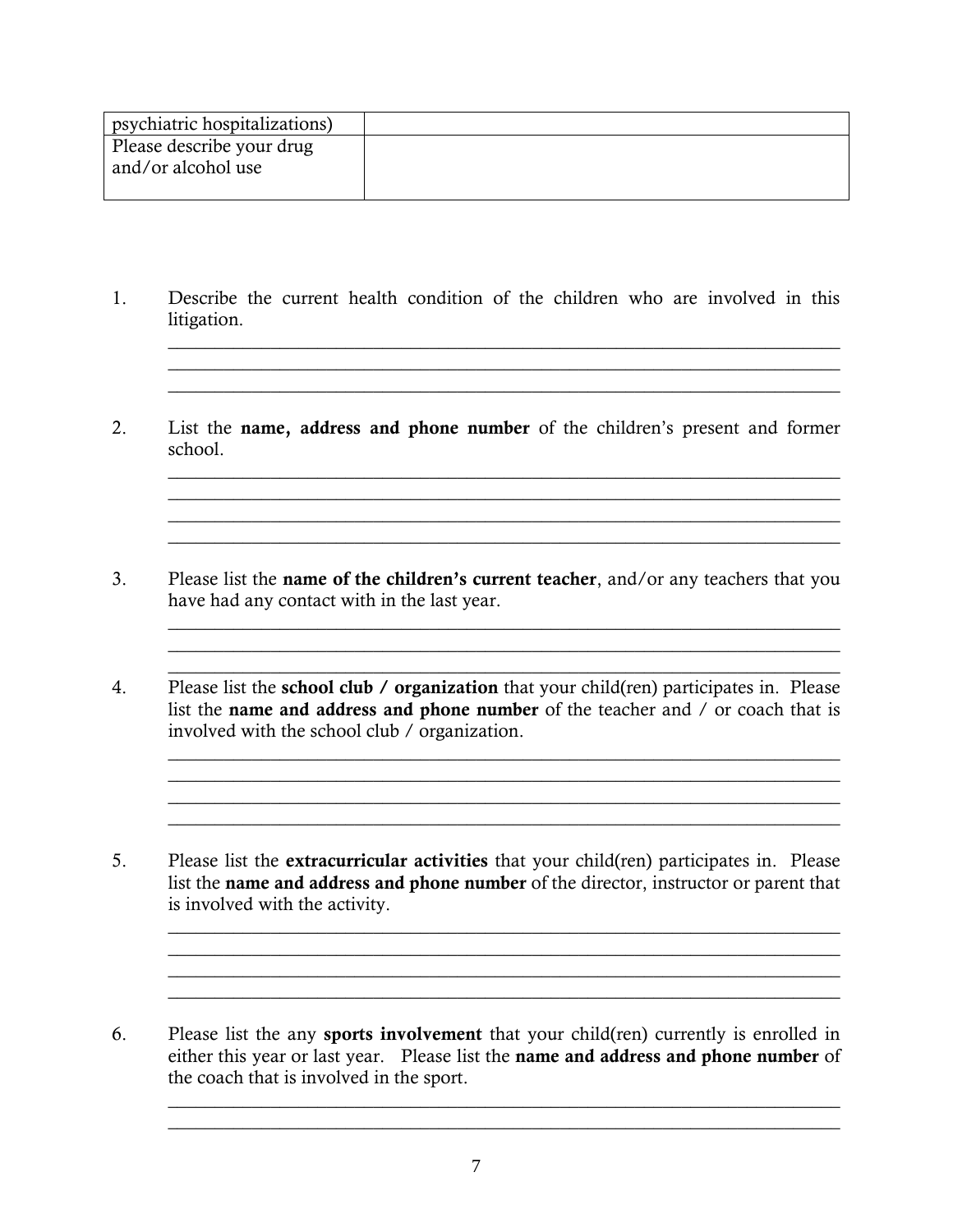- 7. Please state what your child(ren) wishes to pursue as a career when an adult.
- 8. Please list the name, address and phone number of the children's current pediatrician or primary care physician.

 $\_$  , and the set of the set of the set of the set of the set of the set of the set of the set of the set of the set of the set of the set of the set of the set of the set of the set of the set of the set of the set of th

 $\mathcal{L}_\mathcal{L} = \mathcal{L}_\mathcal{L} = \mathcal{L}_\mathcal{L} = \mathcal{L}_\mathcal{L} = \mathcal{L}_\mathcal{L} = \mathcal{L}_\mathcal{L} = \mathcal{L}_\mathcal{L} = \mathcal{L}_\mathcal{L} = \mathcal{L}_\mathcal{L} = \mathcal{L}_\mathcal{L} = \mathcal{L}_\mathcal{L} = \mathcal{L}_\mathcal{L} = \mathcal{L}_\mathcal{L} = \mathcal{L}_\mathcal{L} = \mathcal{L}_\mathcal{L} = \mathcal{L}_\mathcal{L} = \mathcal{L}_\mathcal{L}$ 

 $\mathcal{L}_\mathcal{L} = \mathcal{L}_\mathcal{L} = \mathcal{L}_\mathcal{L} = \mathcal{L}_\mathcal{L} = \mathcal{L}_\mathcal{L} = \mathcal{L}_\mathcal{L} = \mathcal{L}_\mathcal{L} = \mathcal{L}_\mathcal{L} = \mathcal{L}_\mathcal{L} = \mathcal{L}_\mathcal{L} = \mathcal{L}_\mathcal{L} = \mathcal{L}_\mathcal{L} = \mathcal{L}_\mathcal{L} = \mathcal{L}_\mathcal{L} = \mathcal{L}_\mathcal{L} = \mathcal{L}_\mathcal{L} = \mathcal{L}_\mathcal{L}$  $\mathcal{L}_\mathcal{L} = \mathcal{L}_\mathcal{L} = \mathcal{L}_\mathcal{L} = \mathcal{L}_\mathcal{L} = \mathcal{L}_\mathcal{L} = \mathcal{L}_\mathcal{L} = \mathcal{L}_\mathcal{L} = \mathcal{L}_\mathcal{L} = \mathcal{L}_\mathcal{L} = \mathcal{L}_\mathcal{L} = \mathcal{L}_\mathcal{L} = \mathcal{L}_\mathcal{L} = \mathcal{L}_\mathcal{L} = \mathcal{L}_\mathcal{L} = \mathcal{L}_\mathcal{L} = \mathcal{L}_\mathcal{L} = \mathcal{L}_\mathcal{L}$  $\_$  , and the set of the set of the set of the set of the set of the set of the set of the set of the set of the set of the set of the set of the set of the set of the set of the set of the set of the set of the set of th

 $\_$  , and the set of the set of the set of the set of the set of the set of the set of the set of the set of the set of the set of the set of the set of the set of the set of the set of the set of the set of the set of th

 $\_$  , and the set of the set of the set of the set of the set of the set of the set of the set of the set of the set of the set of the set of the set of the set of the set of the set of the set of the set of the set of th

 $\_$  , and the set of the set of the set of the set of the set of the set of the set of the set of the set of the set of the set of the set of the set of the set of the set of the set of the set of the set of the set of th

 $\_$  , and the set of the set of the set of the set of the set of the set of the set of the set of the set of the set of the set of the set of the set of the set of the set of the set of the set of the set of the set of th

 $\mathcal{L}_\mathcal{L} = \{ \mathcal{L}_\mathcal{L} = \{ \mathcal{L}_\mathcal{L} = \{ \mathcal{L}_\mathcal{L} = \{ \mathcal{L}_\mathcal{L} = \{ \mathcal{L}_\mathcal{L} = \{ \mathcal{L}_\mathcal{L} = \{ \mathcal{L}_\mathcal{L} = \{ \mathcal{L}_\mathcal{L} = \{ \mathcal{L}_\mathcal{L} = \{ \mathcal{L}_\mathcal{L} = \{ \mathcal{L}_\mathcal{L} = \{ \mathcal{L}_\mathcal{L} = \{ \mathcal{L}_\mathcal{L} = \{ \mathcal{L}_\mathcal{$ 

 $\_$  ,  $\_$  ,  $\_$  ,  $\_$  ,  $\_$  ,  $\_$  ,  $\_$  ,  $\_$  ,  $\_$  ,  $\_$  ,  $\_$  ,  $\_$  ,  $\_$  ,  $\_$  ,  $\_$  ,  $\_$  ,  $\_$  ,  $\_$  ,  $\_$  ,  $\_$  ,  $\_$  ,  $\_$  ,  $\_$  ,  $\_$  ,  $\_$  ,  $\_$  ,  $\_$  ,  $\_$  ,  $\_$  ,  $\_$  ,  $\_$  ,  $\_$  ,  $\_$  ,  $\_$  ,  $\_$  ,  $\_$  ,  $\_$  ,

- 9. Please list the name, address and phone number of any other physicians, therapists, counselors, hospitals, clinics or other medical providers that have treated the children for any physical or mental condition.
- 10. Please list any medical or psychological illness that the children have been diagnosed with, and the name of the physician or counselor that rendered this diagnosis.
- 11. Please list the children's current medications.
- 12. Are any of the children who are the subject of this litigation currently being treated by a psychologist, psychiatrist, or mental health practitioner for a mental health problem or a drug or alcohol problem? \_\_\_\_\_\_\_\_\_\_\_\_\_\_\_\_\_\_\_\_\_\_\_\_\_\_\_\_\_\_\_\_\_\_\_\_\_\_
- 13. Have you ever met with the children's doctors, or taken the children to their doctors for regular checkups or treatment for illness?  $\Box$  Yes  $\Box$  No If no, why?

 $\_$  , and the set of the set of the set of the set of the set of the set of the set of the set of the set of the set of the set of the set of the set of the set of the set of the set of the set of the set of the set of th  $\_$  , and the set of the set of the set of the set of the set of the set of the set of the set of the set of the set of the set of the set of the set of the set of the set of the set of the set of the set of the set of th

 $\frac{1}{2}$  , and the set of the set of the set of the set of the set of the set of the set of the set of the set of the set of the set of the set of the set of the set of the set of the set of the set of the set of the set

14. Do you believe the children have received adequate health care and routine wellness visits?  $\Box$  Yes  $\Box$  No If not, what are the deficiencies?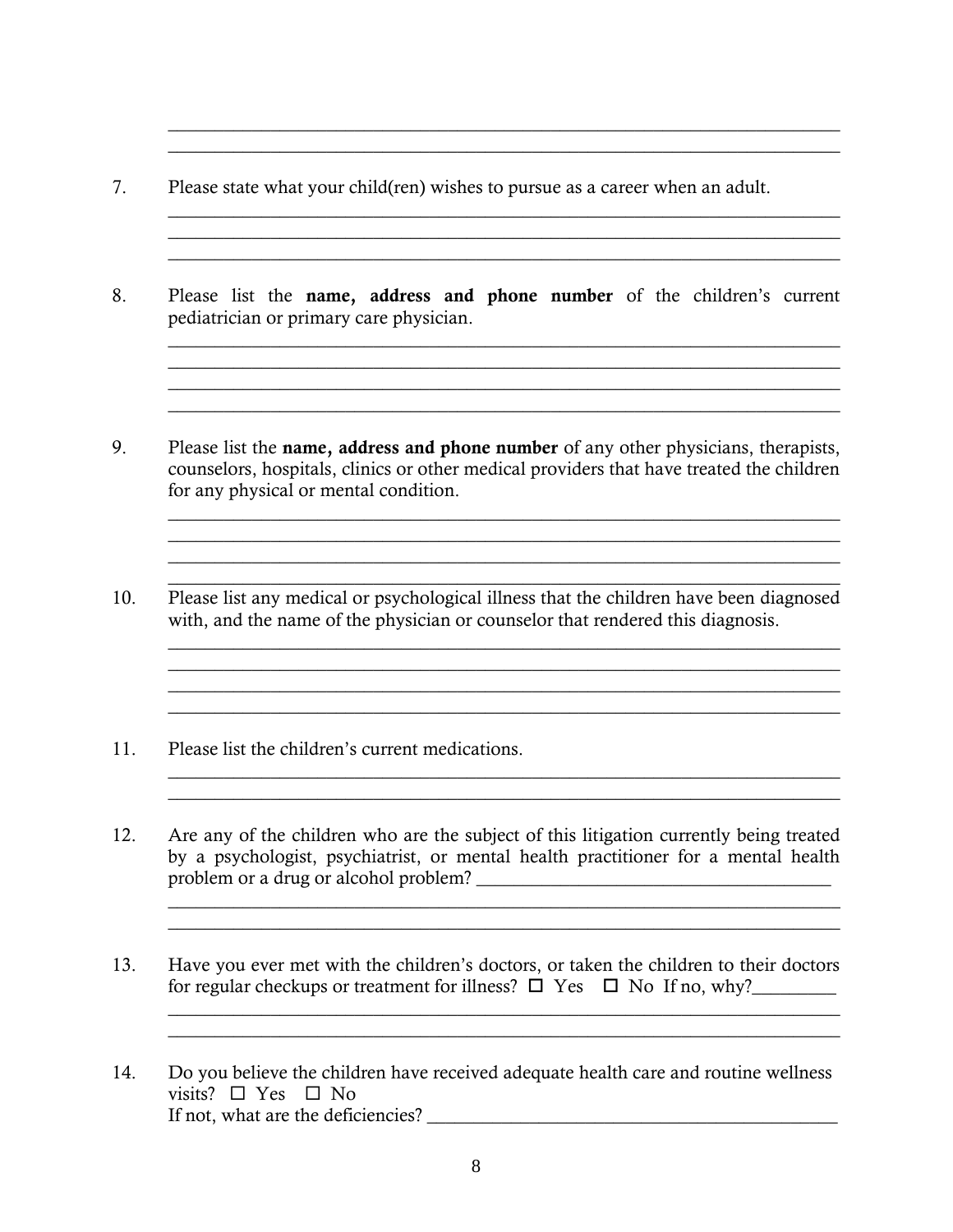- 15. Who has been the person primarily responsible for taking the children to the doctor
- 16. Do you claim that the physical health of a parent or child is an issue in this litigation?  $\Box$  Yes  $\Box$  No If yes, explain:

<u> 1989 - Johann Barbara, markazi bashkar a shekara ta 1989 - André a shekara ta 1989 - André a shekara ta 1989</u>

17. Do you have health insurance that covers the children?

### VII. MENTAL HEALTH HISTORY

<u> 1989 - Andrea Stadt Britain, amerikan berlandar beste beste beste beste beste beste beste beste beste beste b</u>

1. Describe your current mental health condition, including drug or alcohol abuse:

- $2.$ Are you currently, or have you ever been treated by a psychologist, psychiatrist, or mental health practitioner for a mental health problem or drug or alcohol problem? If yes, please explain:
- $3<sub>1</sub>$ If yes, state the name and address of the person providing treatment: Provider Address Telephone #

<u> 1989 - Johann Stoff, amerikansk politiker (d. 1989)</u>

 $\overline{4}$ . 

State the medicines you were prescribed.

<u> 1980 - Johann Barn, marwolaethau a bhann an t-Alban an t-Alban an t-Alban an t-Alban an t-Alban an t-Alban a</u>

 $5<sub>1</sub>$ Are you currently taking any type of medication?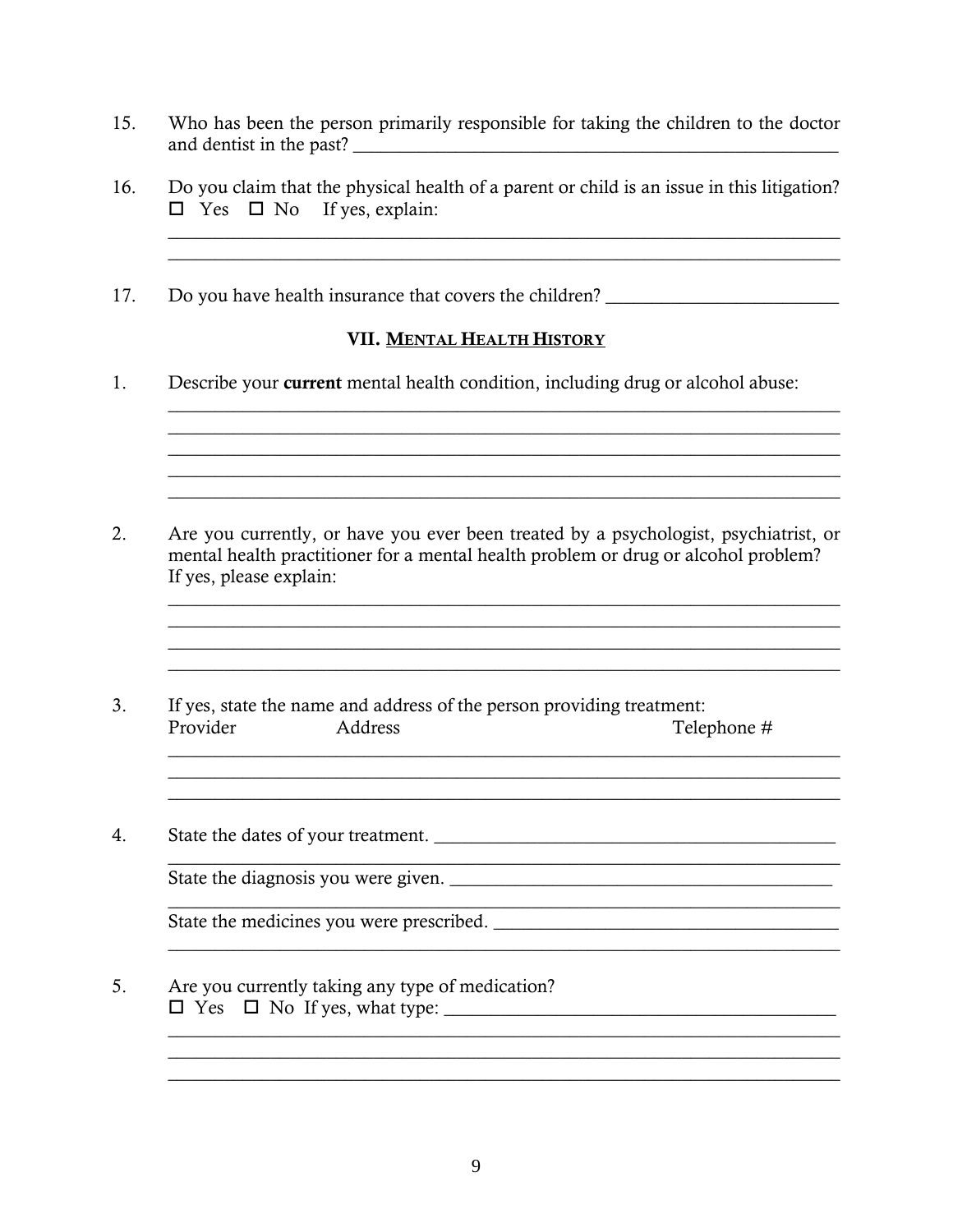6. Have you ever been hospitalized for a mental health problem, including a drug or alcohol problem? $\square$  Yes  $\square$  No If yes, state when and where you were hospitalized:

 $\_$  , and the set of the set of the set of the set of the set of the set of the set of the set of the set of the set of the set of the set of the set of the set of the set of the set of the set of the set of the set of th  $\_$  , and the set of the set of the set of the set of the set of the set of the set of the set of the set of the set of the set of the set of the set of the set of the set of the set of the set of the set of the set of th

- 7. Has anyone ever suggested or referred you for evaluation on treatment for alcohol or drug problems? If so, did you have such an evaluation treatment? Did you complete such an evaluation treatment? Did you decline such an evaluation treatment?
- 8. Have any of the children who are the subject of this litigation ever been hospitalized for a mental health problem, including a drug or alcohol problem:  $\Box$  Yes  $\Box$  No

 $\mathcal{L} = \{ \mathcal{L} = \{ \mathcal{L} \} \cup \{ \mathcal{L} \} \cup \{ \mathcal{L} \} \cup \{ \mathcal{L} \} \cup \{ \mathcal{L} \} \cup \{ \mathcal{L} \} \cup \{ \mathcal{L} \} \cup \{ \mathcal{L} \} \cup \{ \mathcal{L} \} \cup \{ \mathcal{L} \} \cup \{ \mathcal{L} \} \cup \{ \mathcal{L} \} \cup \{ \mathcal{L} \} \cup \{ \mathcal{L} \} \cup \{ \mathcal{L} \} \cup \{ \mathcal{L} \} \cup \{ \mathcal{L} \} \cup$  $\_$  , and the set of the set of the set of the set of the set of the set of the set of the set of the set of the set of the set of the set of the set of the set of the set of the set of the set of the set of the set of th  $\_$  , and the set of the set of the set of the set of the set of the set of the set of the set of the set of the set of the set of the set of the set of the set of the set of the set of the set of the set of the set of th

If yes, state when and where the hospitalization occurred.

- 9. Describe the mental health condition of the other party to this litigation, including drug and alcohol abuse. \_\_\_\_\_\_\_\_\_\_\_\_\_\_\_\_\_\_\_\_\_\_\_\_\_\_\_\_\_\_\_\_\_\_\_\_\_\_\_\_\_\_\_\_\_\_\_\_\_\_\_ \_\_\_\_\_\_\_\_\_\_\_\_\_\_\_\_\_\_\_\_\_\_\_\_\_\_\_\_\_\_\_\_\_\_\_\_\_\_\_\_\_\_\_\_\_\_\_\_\_\_\_\_\_\_\_\_\_\_\_\_\_\_\_\_\_\_\_\_\_\_\_\_
- 10. Has the other party to this litigation ever been treated by a psychologist, psychiatrist, or mental health practitioner for a mental health problem or a drug or alcohol problem?  $\Box$  Yes  $\Box$  No If yes, state the name and address of the person providing treatment.

 $\_$  , and the set of the set of the set of the set of the set of the set of the set of the set of the set of the set of the set of the set of the set of the set of the set of the set of the set of the set of the set of th

 $\_$  , and the set of the set of the set of the set of the set of the set of the set of the set of the set of the set of the set of the set of the set of the set of the set of the set of the set of the set of the set of th

 $\_$  , and the set of the set of the set of the set of the set of the set of the set of the set of the set of the set of the set of the set of the set of the set of the set of the set of the set of the set of the set of th

 $\_$  , and the set of the set of the set of the set of the set of the set of the set of the set of the set of the set of the set of the set of the set of the set of the set of the set of the set of the set of the set of th

 $\frac{1}{2}$  ,  $\frac{1}{2}$  ,  $\frac{1}{2}$  ,  $\frac{1}{2}$  ,  $\frac{1}{2}$  ,  $\frac{1}{2}$  ,  $\frac{1}{2}$  ,  $\frac{1}{2}$  ,  $\frac{1}{2}$  ,  $\frac{1}{2}$  ,  $\frac{1}{2}$  ,  $\frac{1}{2}$  ,  $\frac{1}{2}$  ,  $\frac{1}{2}$  ,  $\frac{1}{2}$  ,  $\frac{1}{2}$  ,  $\frac{1}{2}$  ,  $\frac{1}{2}$  ,  $\frac{1$ 

- 11. State the dates of treatment rendered to the other party in this litigation.
- 12. State any diagnoses given to the other party in this litigation.
- 13. State the medications prescribed to the other party in this litigation, if known to you.
- 14. Has the other party to this litigation ever been hospitalized for a mental health problem, including drug or alcohol problem?  $\Box$  Yes  $\Box$  No If yes, state where the hospitalization occurred and when it occurred. \_\_\_\_\_\_\_\_\_\_

 $\_$  , and the set of the set of the set of the set of the set of the set of the set of the set of the set of the set of the set of the set of the set of the set of the set of the set of the set of the set of the set of th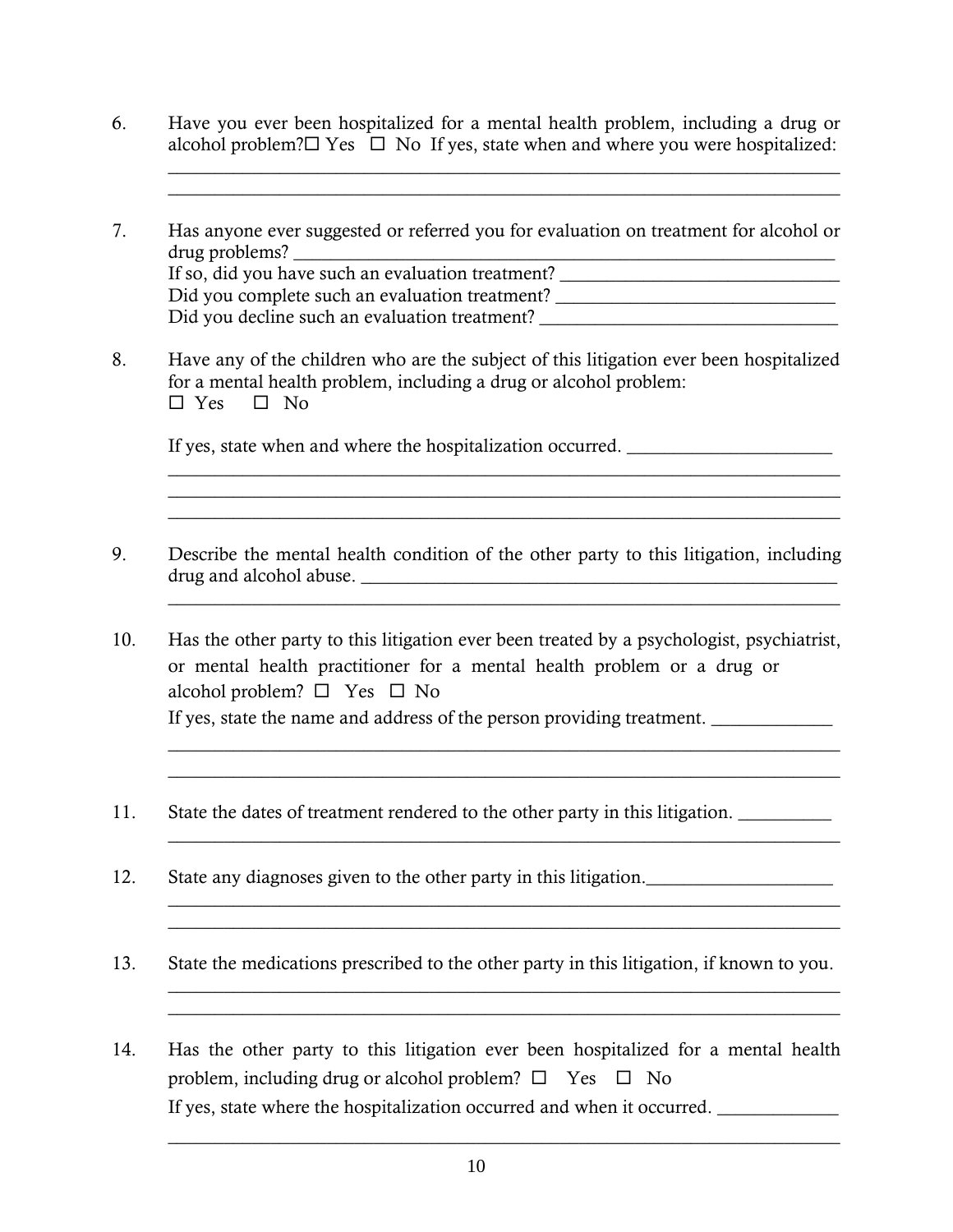### 15. State the usage of alcohol, prescription and nonprescription drugs by the other party to this litigation.  $\frac{1}{2}$  ,  $\frac{1}{2}$  ,  $\frac{1}{2}$  ,  $\frac{1}{2}$  ,  $\frac{1}{2}$  ,  $\frac{1}{2}$  ,  $\frac{1}{2}$  ,  $\frac{1}{2}$  ,  $\frac{1}{2}$  ,  $\frac{1}{2}$  ,  $\frac{1}{2}$  ,  $\frac{1}{2}$  ,  $\frac{1}{2}$  ,  $\frac{1}{2}$  ,  $\frac{1}{2}$  ,  $\frac{1}{2}$  ,  $\frac{1}{2}$  ,  $\frac{1}{2}$  ,  $\frac{1$

 $\_$  , and the set of the set of the set of the set of the set of the set of the set of the set of the set of the set of the set of the set of the set of the set of the set of the set of the set of the set of the set of th

#### VIII. FAMILY HISTORY

| <b>Your Parents</b><br>Father: |                                                                                  |      |        |     |
|--------------------------------|----------------------------------------------------------------------------------|------|--------|-----|
| First                          | Middle                                                                           | Last |        |     |
| Mother's full name:            |                                                                                  |      |        |     |
| First                          | Middle                                                                           | Last | Maiden |     |
| Your father's address          |                                                                                  |      |        |     |
| <b>Street Address</b>          |                                                                                  | City | State  | Zip |
| Your mother's address          |                                                                                  |      |        |     |
| <b>Street Address</b>          |                                                                                  | City | State  | Zip |
|                                | If father and mother are deceased, give date and cause. ________________________ |      |        |     |
|                                |                                                                                  |      |        |     |
|                                |                                                                                  |      |        |     |
|                                |                                                                                  |      |        |     |
|                                |                                                                                  |      |        |     |
|                                | Were your parents ever divorced, separated, remarried? Specify.                  |      |        |     |
|                                | State the number of siblings you have and their names and ages.                  |      |        |     |
| Name                           |                                                                                  | Age  |        |     |
| Name                           |                                                                                  | Age  |        |     |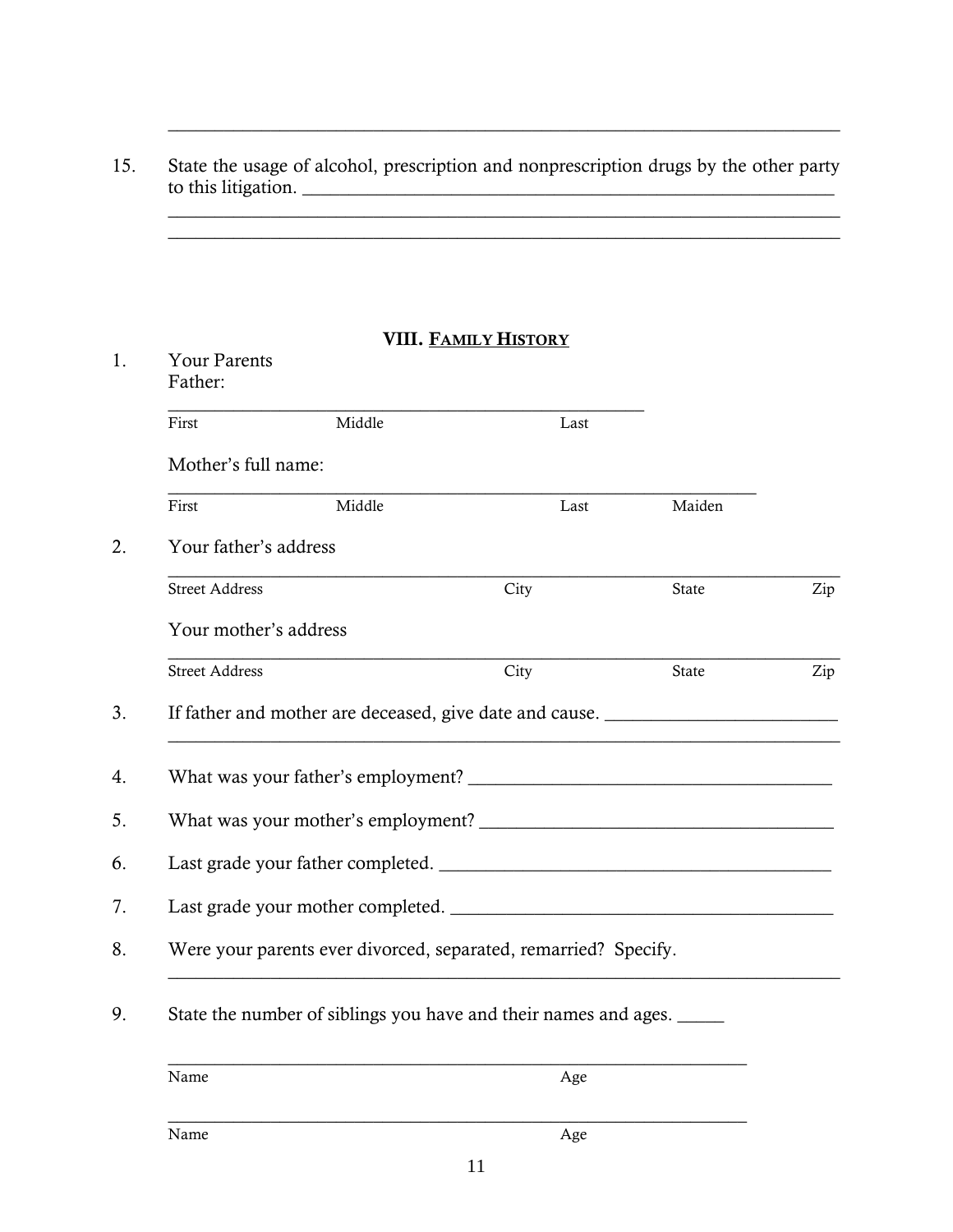| $\mathbf{v}$ |  |
|--------------|--|

- 10. Please indicate if you or your family were exposed to any of the following situations listed below during your childhood:
	- $\Box$  Parents or guardians were violent toward one another.
	- $\Box$  Parents or guardians drank alcohol excessively.
	- $\Box$  Parents or guardians used illegal drugs.
	- $\Box$  Parents or guardians used physical punishment or any unusual or bizarre form of punishment.
	- $\Box$  Parents or guardians were incarcerated for any period of time.
	- $\Box$  Parents or guardians were diagnosed with a mental or emotional disorder.
	- $\Box$  You or your siblings were removed from the care of your parents or guardians by a local human services or social services agency.
	- $\Box$  You or your siblings were the victim of child abuse.
	- $\Box$  You or your siblings were the victim of child sexual abuse.

If you checked any of the boxes above, please explain the circumstances below:

### IX. MARITAL HISTORY

\_\_\_\_\_\_\_\_\_\_\_\_\_\_\_\_\_\_\_\_\_\_\_\_\_\_\_\_\_\_\_\_\_\_\_\_\_\_\_\_\_\_\_\_\_\_\_\_\_\_\_\_\_\_\_\_\_\_\_\_\_\_\_\_\_\_\_\_\_\_\_\_\_\_\_\_\_\_ \_\_\_\_\_\_\_\_\_\_\_\_\_\_\_\_\_\_\_\_\_\_\_\_\_\_\_\_\_\_\_\_\_\_\_\_\_\_\_\_\_\_\_\_\_\_\_\_\_\_\_\_\_\_\_\_\_\_\_\_\_\_\_\_\_\_\_\_\_\_\_\_\_\_\_\_\_\_

 $\_$  , and the set of the set of the set of the set of the set of the set of the set of the set of the set of the set of the set of the set of the set of the set of the set of the set of the set of the set of the set of th  $\_$  , and the set of the set of the set of the set of the set of the set of the set of the set of the set of the set of the set of the set of the set of the set of the set of the set of the set of the set of the set of th  $\_$  , and the set of the set of the set of the set of the set of the set of the set of the set of the set of the set of the set of the set of the set of the set of the set of the set of the set of the set of the set of th \_\_\_\_\_\_\_\_\_\_\_\_\_\_\_\_\_\_\_\_\_\_\_\_\_\_\_\_\_\_\_\_\_\_\_\_\_\_\_\_\_\_\_\_\_\_\_\_\_\_\_\_\_\_\_\_\_\_\_\_\_\_\_\_\_\_\_\_\_\_\_\_\_\_\_\_\_\_

| 1. | Present marriage:       |                                                         |                                                                    |                 |
|----|-------------------------|---------------------------------------------------------|--------------------------------------------------------------------|-----------------|
|    | Date of Marriage        | Date of Separation                                      | Reason for Separation                                              | Date of Divorce |
| 2. | Name of Present Spouse: |                                                         |                                                                    |                 |
|    | Name                    |                                                         | Maiden Name                                                        | DOB             |
| 3. |                         | If not, explain briefly the reasons for the separation: | Do you and your current spouse live together? $\Box$ Yes $\Box$ No |                 |

 $\_$  , and the set of the set of the set of the set of the set of the set of the set of the set of the set of the set of the set of the set of the set of the set of the set of the set of the set of the set of the set of th  $\_$  , and the set of the set of the set of the set of the set of the set of the set of the set of the set of the set of the set of the set of the set of the set of the set of the set of the set of the set of the set of th  $\_$  , and the set of the set of the set of the set of the set of the set of the set of the set of the set of the set of the set of the set of the set of the set of the set of the set of the set of the set of the set of th  $\_$  , and the set of the set of the set of the set of the set of the set of the set of the set of the set of the set of the set of the set of the set of the set of the set of the set of the set of the set of the set of th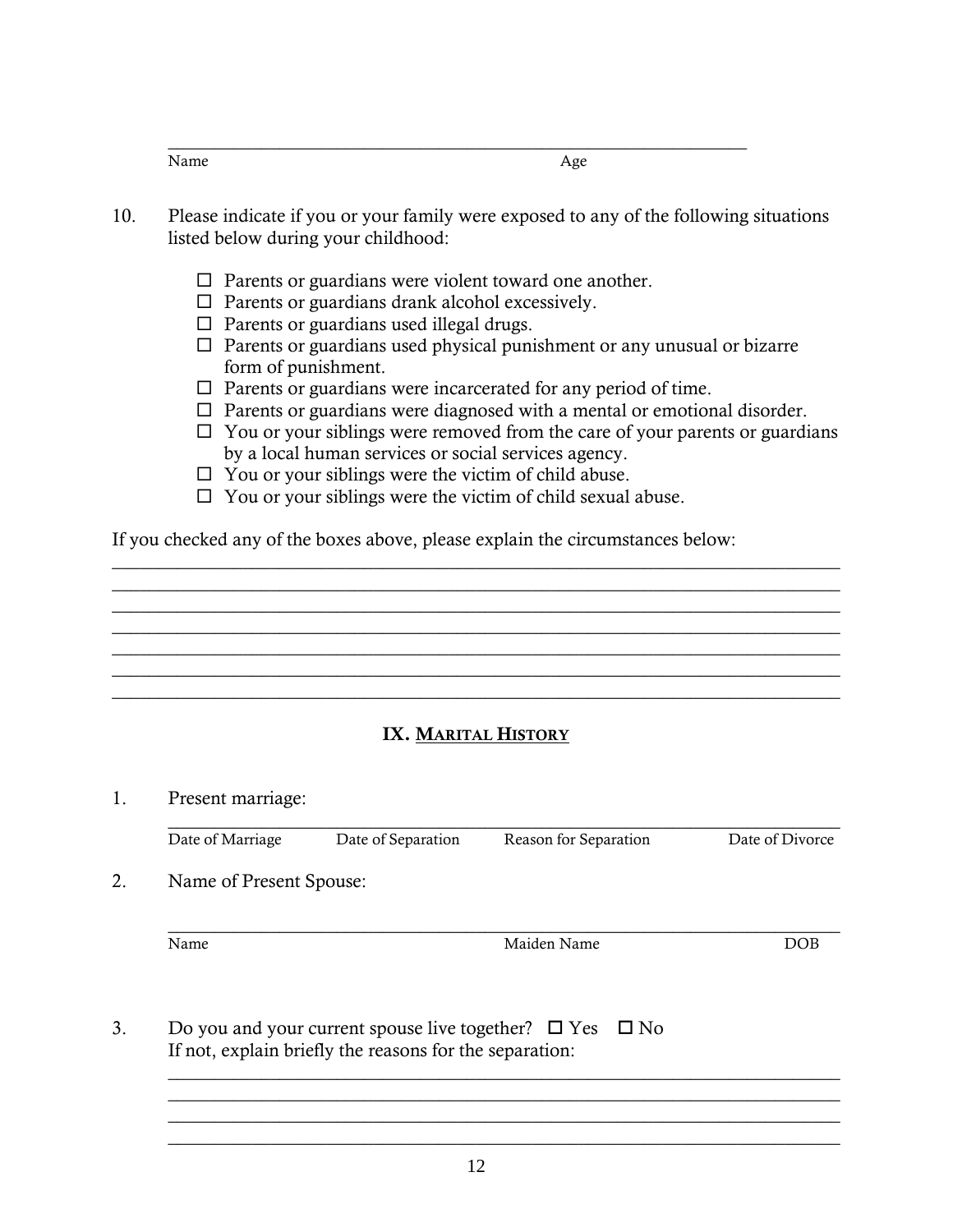4. Have you ever been married before?  $\Box$  Yes  $\Box$  No

| <b>Previous Marriages</b>       |  |
|---------------------------------|--|
| Describe your previous marriage |  |
| Date of marriage                |  |
| To whom                         |  |
| Place                           |  |
| Date of divorce/death           |  |
| from this marriage              |  |
| Describe your previous marriage |  |
| Date of marriage                |  |
| To whom                         |  |
| Place                           |  |
| Date of divorce/death           |  |
| from this marriage.             |  |
|                                 |  |
|                                 |  |
| Describe your previous marriage |  |
| Date of marriage                |  |
| To whom                         |  |
| Place                           |  |
| Date of divorce/death           |  |
| from this marriage.             |  |

5. Do you have children any children from a previous marriage or relationship?  $\Box$  Yes  $\Box$  No

If so, describe the relationship between your other children and the children whose custody/visitation is before the Court. \_\_\_\_\_\_\_\_\_\_\_\_\_\_\_\_\_\_\_\_\_\_\_\_\_\_\_\_\_\_\_\_\_\_\_\_\_\_\_

 $\mathcal{L}_\text{max} = \frac{1}{2} \sum_{i=1}^{n} \frac{1}{2} \sum_{i=1}^{n} \frac{1}{2} \sum_{i=1}^{n} \frac{1}{2} \sum_{i=1}^{n} \frac{1}{2} \sum_{i=1}^{n} \frac{1}{2} \sum_{i=1}^{n} \frac{1}{2} \sum_{i=1}^{n} \frac{1}{2} \sum_{i=1}^{n} \frac{1}{2} \sum_{i=1}^{n} \frac{1}{2} \sum_{i=1}^{n} \frac{1}{2} \sum_{i=1}^{n} \frac{1}{2} \sum_{i=1}^{n} \frac{1$ 

 $\mathcal{L}_\mathcal{L} = \{ \mathcal{L}_\mathcal{L} = \{ \mathcal{L}_\mathcal{L} = \{ \mathcal{L}_\mathcal{L} = \{ \mathcal{L}_\mathcal{L} = \{ \mathcal{L}_\mathcal{L} = \{ \mathcal{L}_\mathcal{L} = \{ \mathcal{L}_\mathcal{L} = \{ \mathcal{L}_\mathcal{L} = \{ \mathcal{L}_\mathcal{L} = \{ \mathcal{L}_\mathcal{L} = \{ \mathcal{L}_\mathcal{L} = \{ \mathcal{L}_\mathcal{L} = \{ \mathcal{L}_\mathcal{L} = \{ \mathcal{L}_\mathcal{$ 

 $\_$  , and the set of the set of the set of the set of the set of the set of the set of the set of the set of the set of the set of the set of the set of the set of the set of the set of the set of the set of the set of th  $\_$  , and the set of the set of the set of the set of the set of the set of the set of the set of the set of the set of the set of the set of the set of the set of the set of the set of the set of the set of the set of th

 $\mathcal{L} = \{ \mathcal{L} = \{ \mathcal{L} \} \cup \{ \mathcal{L} = \{ \mathcal{L} \} \cup \{ \mathcal{L} = \{ \mathcal{L} \} \cup \{ \mathcal{L} = \{ \mathcal{L} \} \cup \{ \mathcal{L} = \{ \mathcal{L} \} \cup \{ \mathcal{L} = \{ \mathcal{L} \} \cup \{ \mathcal{L} = \{ \mathcal{L} \} \cup \{ \mathcal{L} = \{ \mathcal{L} \} \cup \{ \mathcal{L} = \{ \mathcal{L} \} \cup \{ \mathcal{L} = \{ \mathcal{L} \} \cup \{ \$ 

- 6. Who has custody of the child(ren)? \_\_\_\_\_\_\_\_\_\_\_\_\_\_\_\_\_\_\_\_\_\_\_\_\_\_\_\_\_\_\_\_\_\_\_\_\_\_\_\_\_
- 7. If you do not have custody, explain why.
- 8. If there has been custody litigation regarding your other children, state the name and address of the Court in this of the litigation took place.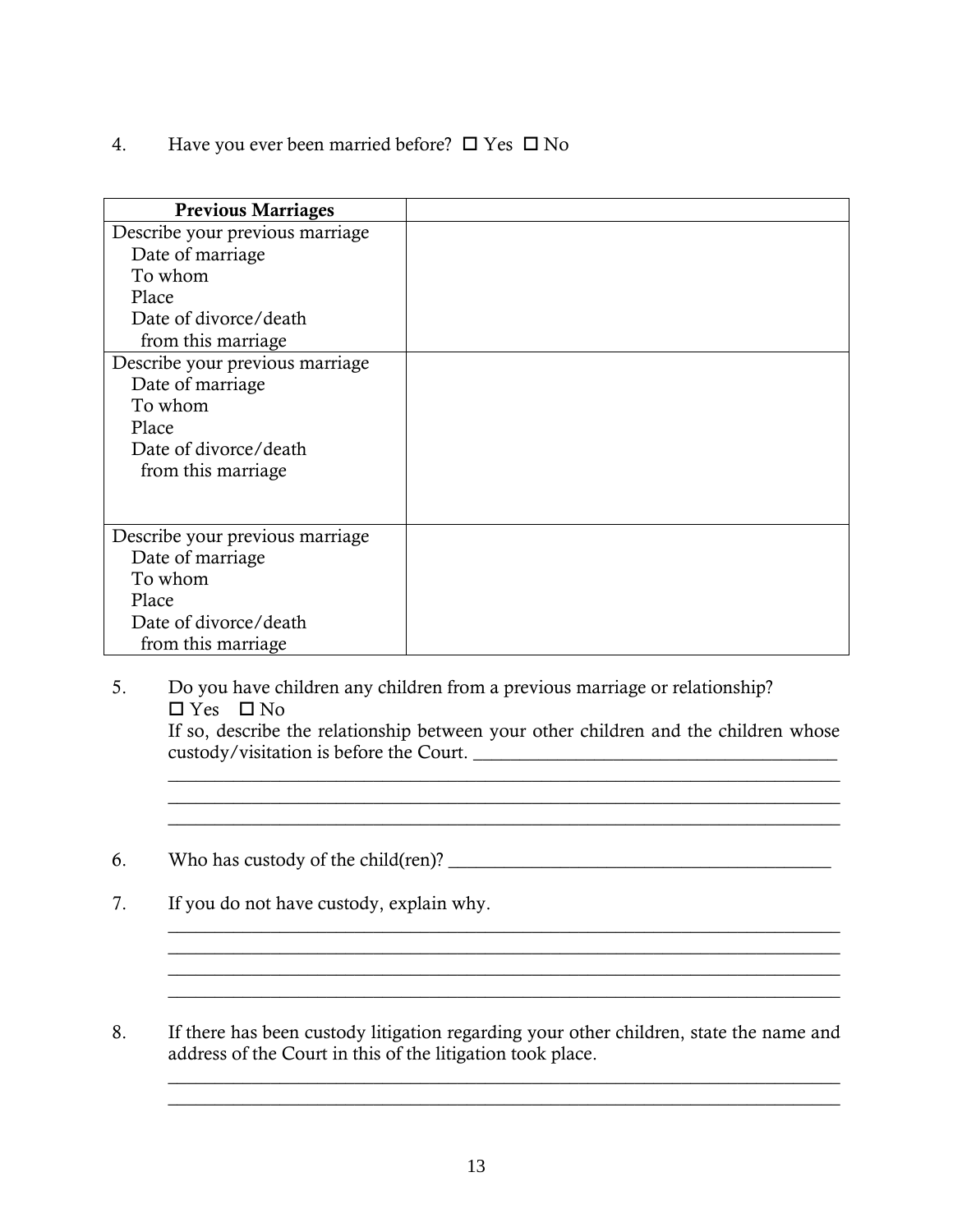9. Please state the amount of any child support obligation you have for all of your children.

| Name of child | Amount | Payee | Payee Phone # |
|---------------|--------|-------|---------------|
|               |        |       |               |

 $\_$  , and the set of the set of the set of the set of the set of the set of the set of the set of the set of the set of the set of the set of the set of the set of the set of the set of the set of the set of the set of th

 $\_$  , and the contribution of the contribution of  $\mathcal{L}_\mathcal{A}$  , and the contribution of  $\mathcal{L}_\mathcal{A}$  , and the contribution of  $\mathcal{L}_\mathcal{A}$  $\_$  , and the set of the set of the set of the set of the set of the set of the set of the set of the set of the set of the set of the set of the set of the set of the set of the set of the set of the set of the set of th  $\_$  , and the set of the set of the set of the set of the set of the set of the set of the set of the set of the set of the set of the set of the set of the set of the set of the set of the set of the set of the set of th

 $\mathcal{L}_\text{max}$  , and the contribution of the contribution of the contribution of the contribution of the contribution of the contribution of the contribution of the contribution of the contribution of the contribution of t

### X. NEEDS OF CHILDREN

- 1. State whether any of the children who are the subject of this litigation have any special needs (reflecting either a physical or emotional need): \_\_\_\_\_\_\_\_\_\_\_\_\_\_\_\_\_ \_\_\_\_\_\_\_\_\_\_\_\_\_\_\_\_\_\_\_\_\_\_\_\_\_\_\_\_\_\_\_\_\_\_\_\_\_\_\_\_\_\_\_\_\_\_\_\_\_\_\_\_\_\_\_\_\_\_\_\_\_\_\_\_\_\_\_\_\_\_\_\_
- 2. If yes, state which child(ren) and state the exact nature of the special need.
- 3. State which party to the litigation can better provide for the special needs of the children and why: \_\_\_\_\_\_\_\_\_\_\_\_\_\_\_\_\_\_\_\_\_\_\_\_\_\_\_\_\_\_\_\_\_\_\_\_\_\_\_\_\_\_\_\_\_\_\_\_\_\_\_\_\_\_\_\_

 $\_$  , and the set of the set of the set of the set of the set of the set of the set of the set of the set of the set of the set of the set of the set of the set of the set of the set of the set of the set of the set of th  $\_$  , and the set of the set of the set of the set of the set of the set of the set of the set of the set of the set of the set of the set of the set of the set of the set of the set of the set of the set of the set of th

 $\mathcal{L}_\mathcal{L} = \{ \mathcal{L}_\mathcal{L} = \{ \mathcal{L}_\mathcal{L} = \{ \mathcal{L}_\mathcal{L} = \{ \mathcal{L}_\mathcal{L} = \{ \mathcal{L}_\mathcal{L} = \{ \mathcal{L}_\mathcal{L} = \{ \mathcal{L}_\mathcal{L} = \{ \mathcal{L}_\mathcal{L} = \{ \mathcal{L}_\mathcal{L} = \{ \mathcal{L}_\mathcal{L} = \{ \mathcal{L}_\mathcal{L} = \{ \mathcal{L}_\mathcal{L} = \{ \mathcal{L}_\mathcal{L} = \{ \mathcal{L}_\mathcal{$  $\_$  , and the set of the set of the set of the set of the set of the set of the set of the set of the set of the set of the set of the set of the set of the set of the set of the set of the set of the set of the set of th  $\mathcal{L}_\mathcal{L} = \mathcal{L}_\mathcal{L} = \mathcal{L}_\mathcal{L} = \mathcal{L}_\mathcal{L} = \mathcal{L}_\mathcal{L} = \mathcal{L}_\mathcal{L} = \mathcal{L}_\mathcal{L} = \mathcal{L}_\mathcal{L} = \mathcal{L}_\mathcal{L} = \mathcal{L}_\mathcal{L} = \mathcal{L}_\mathcal{L} = \mathcal{L}_\mathcal{L} = \mathcal{L}_\mathcal{L} = \mathcal{L}_\mathcal{L} = \mathcal{L}_\mathcal{L} = \mathcal{L}_\mathcal{L} = \mathcal{L}_\mathcal{L}$ 

 $\_$  , and the set of the set of the set of the set of the set of the set of the set of the set of the set of the set of the set of the set of the set of the set of the set of the set of the set of the set of the set of th

 $\_$  , and the set of the set of the set of the set of the set of the set of the set of the set of the set of the set of the set of the set of the set of the set of the set of the set of the set of the set of the set of th

 $\_$  , and the set of the set of the set of the set of the set of the set of the set of the set of the set of the set of the set of the set of the set of the set of the set of the set of the set of the set of the set of th

 $\_$  , and the set of the set of the set of the set of the set of the set of the set of the set of the set of the set of the set of the set of the set of the set of the set of the set of the set of the set of the set of th

4. Describe the needs of each child who is the subject of this litigation and describe other important relationships each child has, including but not limited to the child's relationship with brothers and sisters; friends and peers; and extended family members. State which person as custodian can better meet these needs and why/how? \_\_\_\_\_\_\_\_\_\_\_\_\_\_\_\_\_\_\_\_\_\_\_\_\_\_\_\_\_\_\_\_\_\_\_\_\_\_\_\_\_\_\_\_\_\_\_\_\_\_\_\_\_\_\_\_\_\_\_\_\_\_

5. Does the child have any "changing developmental needs" of which the Court should be aware and, if so, what are they and which parent is better able to meet these needs and why? \_\_\_\_\_\_\_\_\_\_\_\_\_\_\_\_\_\_\_\_\_\_\_\_\_\_\_\_\_\_\_\_\_\_\_\_\_\_\_\_\_\_\_\_\_\_\_\_\_\_\_\_\_\_\_\_\_\_\_\_\_\_\_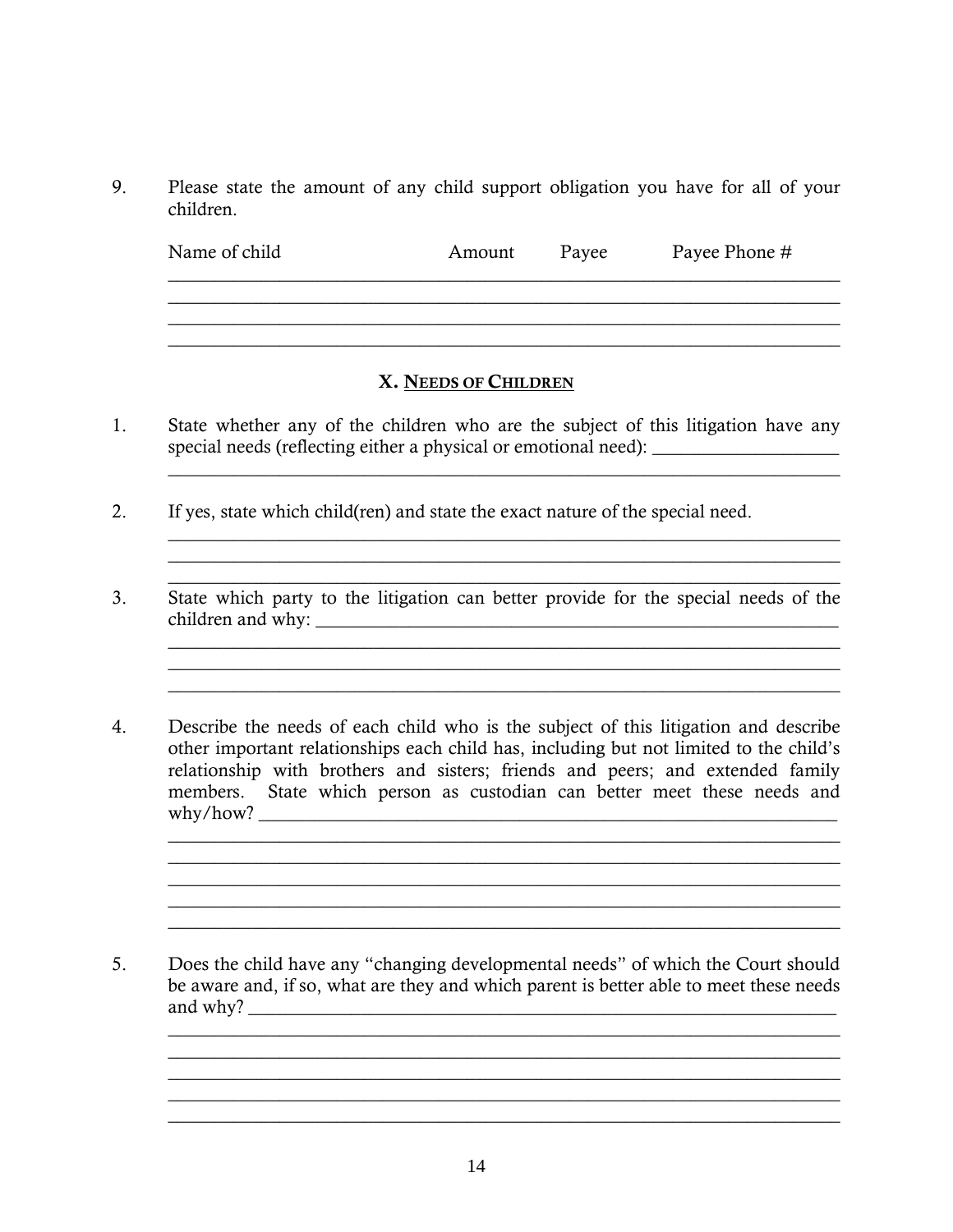- 6. What is your child's strongest subject in school and why? \_\_\_\_\_\_\_\_\_\_\_\_\_\_\_\_\_\_\_\_\_\_\_
- $7.$ What is your child's weakest subject in school and why?
- Have you met with your child's teachers?  $\square$  Yes  $\square$  No 8.
- 9. Has your child been referred to the guidance office?  $\Box$  Yes  $\Box$  No If yes, how many times has your child been referred to the guidance office and for

<u> 1989 - Johann Barbara, martxa</u>

<u> 1989 - Johann Stoff, amerikansk politiker (d. 1989)</u>

### XI. FAMILY RELATIONSHIPS

 $1.$ Describe the relationship between you and each of your children who are the subject of this litigation.

<u> 1989 - Johann Stoff, amerikansk politiker (d. 1989)</u>

<u> 1989 - Johann Stoff, amerikansk politiker (d. 1989)</u>

<u> 1989 - Johann Stoff, amerikansk politiker (d. 1989)</u>

<u> 1989 - Johann Stoff, amerikansk politiker (d. 1989)</u>

<u> 1989 - Johann Stoff, deutscher Stoffen und der Stoffen und der Stoffen und der Stoffen und der Stoffen und de</u>

- 2. Describe the relationship between the other parent or party to this litigation and each of the children.
- State which of you has a better relationship with the children and why you have  $3<sub>1</sub>$ come to this conclusion.

<u> 1989 - Johann Stoff, amerikansk politiker (d. 1989)</u>

- Describe what, if any, positive involvement you have had in each child's life. 4.
- 5. Describe what, if any, positive involvement the other parent has had in each child's life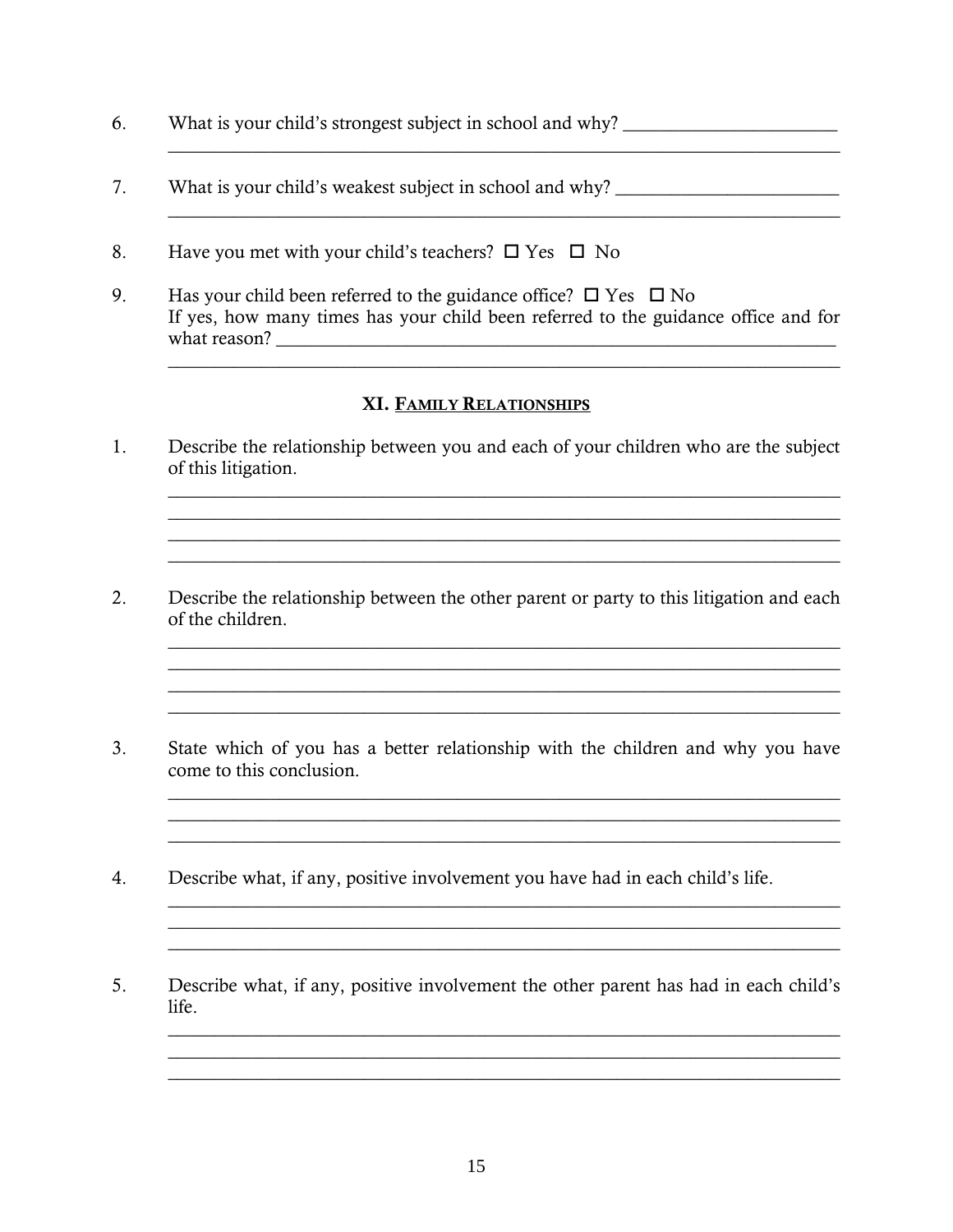6. State which parent is better able to meet the emotional, intellectual and physical needs of each child whose custody is at issue in the proceeding. Give examples of which indicate the reason for your position.

 $\_$  ,  $\_$  ,  $\_$  ,  $\_$  ,  $\_$  ,  $\_$  ,  $\_$  ,  $\_$  ,  $\_$  ,  $\_$  ,  $\_$  ,  $\_$  ,  $\_$  ,  $\_$  ,  $\_$  ,  $\_$  ,  $\_$  ,  $\_$  ,  $\_$  ,  $\_$  ,  $\_$  ,  $\_$  ,  $\_$  ,  $\_$  ,  $\_$  ,  $\_$  ,  $\_$  ,  $\_$  ,  $\_$  ,  $\_$  ,  $\_$  ,  $\_$  ,  $\_$  ,  $\_$  ,  $\_$  ,  $\_$  ,  $\_$  ,

#### XIII. WILLINGNESS TO ALLOW RELATIONSHIP WITH THE OTHER PARTY

 $\mathcal{L}_\mathcal{L} = \mathcal{L}_\mathcal{L} = \mathcal{L}_\mathcal{L} = \mathcal{L}_\mathcal{L} = \mathcal{L}_\mathcal{L} = \mathcal{L}_\mathcal{L} = \mathcal{L}_\mathcal{L} = \mathcal{L}_\mathcal{L} = \mathcal{L}_\mathcal{L} = \mathcal{L}_\mathcal{L} = \mathcal{L}_\mathcal{L} = \mathcal{L}_\mathcal{L} = \mathcal{L}_\mathcal{L} = \mathcal{L}_\mathcal{L} = \mathcal{L}_\mathcal{L} = \mathcal{L}_\mathcal{L} = \mathcal{L}_\mathcal{L}$  $\_$  , and the set of the set of the set of the set of the set of the set of the set of the set of the set of the set of the set of the set of the set of the set of the set of the set of the set of the set of the set of th

1. What type of relationship do you believe the child(ren) should be allowed to have with the other parent or party to this litigation if you are granted custody?

 $\_$  , and the set of the set of the set of the set of the set of the set of the set of the set of the set of the set of the set of the set of the set of the set of the set of the set of the set of the set of the set of th

 $\mathcal{L}_\mathcal{L} = \{ \mathcal{L}_\mathcal{L} = \{ \mathcal{L}_\mathcal{L} = \{ \mathcal{L}_\mathcal{L} = \{ \mathcal{L}_\mathcal{L} = \{ \mathcal{L}_\mathcal{L} = \{ \mathcal{L}_\mathcal{L} = \{ \mathcal{L}_\mathcal{L} = \{ \mathcal{L}_\mathcal{L} = \{ \mathcal{L}_\mathcal{L} = \{ \mathcal{L}_\mathcal{L} = \{ \mathcal{L}_\mathcal{L} = \{ \mathcal{L}_\mathcal{L} = \{ \mathcal{L}_\mathcal{L} = \{ \mathcal{L}_\mathcal{$  $\mathcal{L}_\text{max} = \frac{1}{2} \sum_{i=1}^{n} \frac{1}{2} \sum_{i=1}^{n} \frac{1}{2} \sum_{i=1}^{n} \frac{1}{2} \sum_{i=1}^{n} \frac{1}{2} \sum_{i=1}^{n} \frac{1}{2} \sum_{i=1}^{n} \frac{1}{2} \sum_{i=1}^{n} \frac{1}{2} \sum_{i=1}^{n} \frac{1}{2} \sum_{i=1}^{n} \frac{1}{2} \sum_{i=1}^{n} \frac{1}{2} \sum_{i=1}^{n} \frac{1}{2} \sum_{i=1}^{n} \frac{1$ 

 $\mathcal{L}_\text{max}$  , and the contribution of the contribution of the contribution of the contribution of the contribution of the contribution of the contribution of the contribution of the contribution of the contribution of t

 $\mathcal{L}_\mathcal{L} = \mathcal{L}_\mathcal{L} = \mathcal{L}_\mathcal{L} = \mathcal{L}_\mathcal{L} = \mathcal{L}_\mathcal{L} = \mathcal{L}_\mathcal{L} = \mathcal{L}_\mathcal{L} = \mathcal{L}_\mathcal{L} = \mathcal{L}_\mathcal{L} = \mathcal{L}_\mathcal{L} = \mathcal{L}_\mathcal{L} = \mathcal{L}_\mathcal{L} = \mathcal{L}_\mathcal{L} = \mathcal{L}_\mathcal{L} = \mathcal{L}_\mathcal{L} = \mathcal{L}_\mathcal{L} = \mathcal{L}_\mathcal{L}$  $\mathcal{L}_\text{max}$  and  $\mathcal{L}_\text{max}$  and  $\mathcal{L}_\text{max}$  and  $\mathcal{L}_\text{max}$  and  $\mathcal{L}_\text{max}$  and  $\mathcal{L}_\text{max}$  $\mathcal{L}_\mathcal{L} = \mathcal{L}_\mathcal{L} = \mathcal{L}_\mathcal{L} = \mathcal{L}_\mathcal{L} = \mathcal{L}_\mathcal{L} = \mathcal{L}_\mathcal{L} = \mathcal{L}_\mathcal{L} = \mathcal{L}_\mathcal{L} = \mathcal{L}_\mathcal{L} = \mathcal{L}_\mathcal{L} = \mathcal{L}_\mathcal{L} = \mathcal{L}_\mathcal{L} = \mathcal{L}_\mathcal{L} = \mathcal{L}_\mathcal{L} = \mathcal{L}_\mathcal{L} = \mathcal{L}_\mathcal{L} = \mathcal{L}_\mathcal{L}$ 

- 2. What would you be willing to do to encourage a good relationship between the child(ren) and the other parent or party to this litigation?
- 3. What have you done in the past to encourage a good relationship between the child(ren) and the other parent or party to this litigation?
- 4. If you are granted custody, describe the visitation you believe the other parent or party to this litigation should have?

 $\_$  , and the set of the set of the set of the set of the set of the set of the set of the set of the set of the set of the set of the set of the set of the set of the set of the set of the set of the set of the set of th  $\mathcal{L}_\mathcal{L} = \mathcal{L}_\mathcal{L} = \mathcal{L}_\mathcal{L} = \mathcal{L}_\mathcal{L} = \mathcal{L}_\mathcal{L} = \mathcal{L}_\mathcal{L} = \mathcal{L}_\mathcal{L} = \mathcal{L}_\mathcal{L} = \mathcal{L}_\mathcal{L} = \mathcal{L}_\mathcal{L} = \mathcal{L}_\mathcal{L} = \mathcal{L}_\mathcal{L} = \mathcal{L}_\mathcal{L} = \mathcal{L}_\mathcal{L} = \mathcal{L}_\mathcal{L} = \mathcal{L}_\mathcal{L} = \mathcal{L}_\mathcal{L}$ 

\_\_\_\_\_\_\_\_\_\_\_\_\_\_\_\_\_\_\_\_\_\_\_\_\_\_\_\_\_\_\_\_\_\_\_\_\_\_\_\_\_\_\_\_\_\_\_\_\_\_\_\_\_\_\_\_\_\_\_\_\_\_\_\_\_\_\_\_\_\_\_\_

 $\_$  , and the set of the set of the set of the set of the set of the set of the set of the set of the set of the set of the set of the set of the set of the set of the set of the set of the set of the set of the set of th

- 5. If you are **not** granted custody, what type of visitation are you requesting? Describe.
- 6. What has the other parent or party to this litigation done in the past to encourage or discourage the child(ren)'s relationship with you?

 $\_$  , and the set of the set of the set of the set of the set of the set of the set of the set of the set of the set of the set of the set of the set of the set of the set of the set of the set of the set of the set of th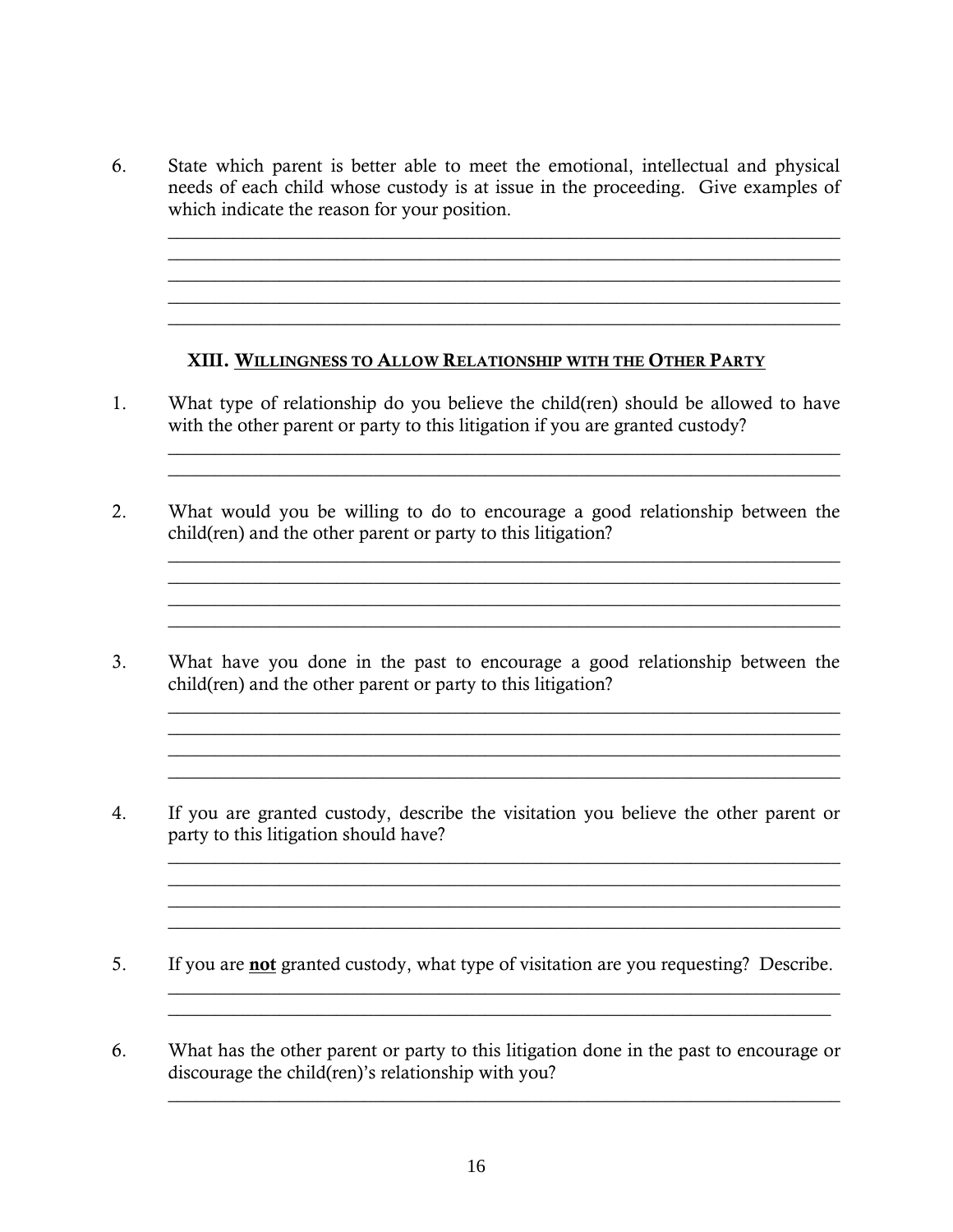Has the other parent or party to this litigation demonstrated a willingness and ability 7. to maintain a close and continuing relationship with the children?  $\square$  Yes  $\square$  No Explain:

and the control of the control of the control of the control of the control of the control of the control of the

<u> 1989 - Johann Stoff, deutscher Stoffen und der Stoffen und der Stoffen und der Stoffen und der Stoffen und d</u>

<u> 1989 - Johann Stoff, amerikansk politiker (d. 1989)</u>

8. Describe your ability and the other parent's ability to cooperate in matters affecting the child(ren). Give examples of past conduct.

### XIII. AWARENESS OF THE PROCEEDINGS

- Are your children aware of the current Court proceedings?  $\Box$  Yes  $\Box$  No  $1_{-}$
- $2.$ How did they become aware of the Court proceedings?
- $3.$ How do you explain the present court action to your children?
- $\overline{4}$ . State whether the child has discussed the issue of custody with you or with anyone else to your knowledge.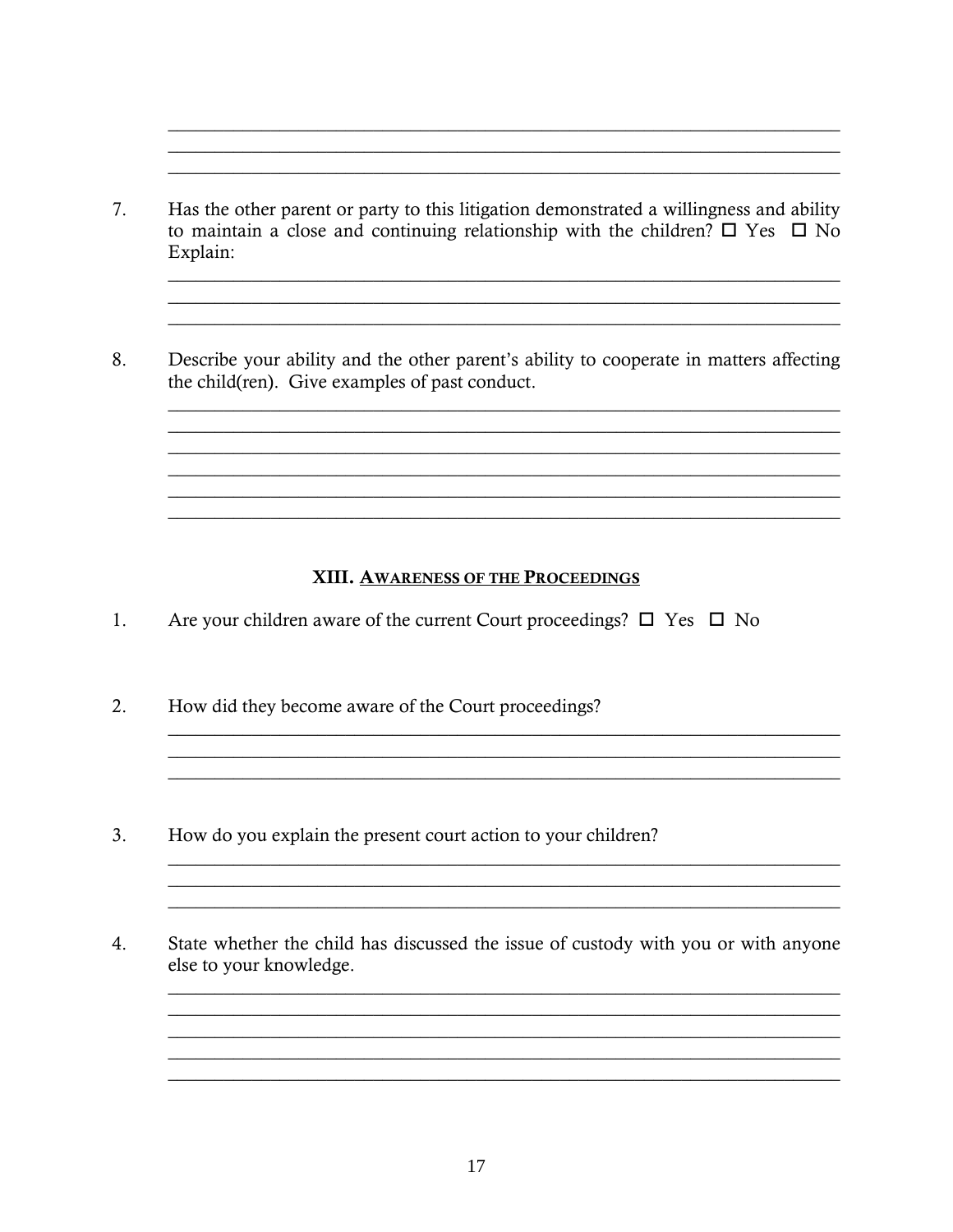#### XV. HISTORY OF FAMILY OR HOUSEHOLD MEMBER ABUSE

Family or household member abuse is defined in the Code as any act of violence, including any forceful detention, which results in physical injury or places one in reasonable apprehension of serious bodily injury, as between family or household members.

1. Do you have evidence that the other parent or party to this litigation has committed such abuse on a family or household member?  $\Box$  Yes  $\Box$  No If so, explain in detail and list the names and addresses of any witnesses:

 $\_$  , and the set of the set of the set of the set of the set of the set of the set of the set of the set of the set of the set of the set of the set of the set of the set of the set of the set of the set of the set of th  $\mathcal{L}_\mathcal{L} = \{ \mathcal{L}_\mathcal{L} = \{ \mathcal{L}_\mathcal{L} = \{ \mathcal{L}_\mathcal{L} = \{ \mathcal{L}_\mathcal{L} = \{ \mathcal{L}_\mathcal{L} = \{ \mathcal{L}_\mathcal{L} = \{ \mathcal{L}_\mathcal{L} = \{ \mathcal{L}_\mathcal{L} = \{ \mathcal{L}_\mathcal{L} = \{ \mathcal{L}_\mathcal{L} = \{ \mathcal{L}_\mathcal{L} = \{ \mathcal{L}_\mathcal{L} = \{ \mathcal{L}_\mathcal{L} = \{ \mathcal{L}_\mathcal{$  $\_$  , and the set of the set of the set of the set of the set of the set of the set of the set of the set of the set of the set of the set of the set of the set of the set of the set of the set of the set of the set of th

 $\_$  ,  $\_$  ,  $\_$  ,  $\_$  ,  $\_$  ,  $\_$  ,  $\_$  ,  $\_$  ,  $\_$  ,  $\_$  ,  $\_$  ,  $\_$  ,  $\_$  ,  $\_$  ,  $\_$  ,  $\_$  ,  $\_$  ,  $\_$  ,  $\_$ 

2. Did the case result in a Court action (criminal charges, protective orders, etc.)?  $\Box$  Yes  $\Box$  No

If yes, state the nature of the action and the name and address of the Court.

Attach a copy of any Court Order that resulted from a finding that the person had committed family or household member abuse.

 $\mathcal{L}_\mathcal{L} = \mathcal{L}_\mathcal{L} = \mathcal{L}_\mathcal{L} = \mathcal{L}_\mathcal{L} = \mathcal{L}_\mathcal{L} = \mathcal{L}_\mathcal{L} = \mathcal{L}_\mathcal{L} = \mathcal{L}_\mathcal{L} = \mathcal{L}_\mathcal{L} = \mathcal{L}_\mathcal{L} = \mathcal{L}_\mathcal{L} = \mathcal{L}_\mathcal{L} = \mathcal{L}_\mathcal{L} = \mathcal{L}_\mathcal{L} = \mathcal{L}_\mathcal{L} = \mathcal{L}_\mathcal{L} = \mathcal{L}_\mathcal{L}$  $\_$  , and the set of the set of the set of the set of the set of the set of the set of the set of the set of the set of the set of the set of the set of the set of the set of the set of the set of the set of the set of th

 $\mathcal{L}_\mathcal{L} = \{ \mathcal{L}_\mathcal{L} = \{ \mathcal{L}_\mathcal{L} = \{ \mathcal{L}_\mathcal{L} = \{ \mathcal{L}_\mathcal{L} = \{ \mathcal{L}_\mathcal{L} = \{ \mathcal{L}_\mathcal{L} = \{ \mathcal{L}_\mathcal{L} = \{ \mathcal{L}_\mathcal{L} = \{ \mathcal{L}_\mathcal{L} = \{ \mathcal{L}_\mathcal{L} = \{ \mathcal{L}_\mathcal{L} = \{ \mathcal{L}_\mathcal{L} = \{ \mathcal{L}_\mathcal{L} = \{ \mathcal{L}_\mathcal{$ 

 $\mathcal{L}_\mathcal{L} = \mathcal{L}_\mathcal{L} = \mathcal{L}_\mathcal{L} = \mathcal{L}_\mathcal{L} = \mathcal{L}_\mathcal{L} = \mathcal{L}_\mathcal{L} = \mathcal{L}_\mathcal{L} = \mathcal{L}_\mathcal{L} = \mathcal{L}_\mathcal{L} = \mathcal{L}_\mathcal{L} = \mathcal{L}_\mathcal{L} = \mathcal{L}_\mathcal{L} = \mathcal{L}_\mathcal{L} = \mathcal{L}_\mathcal{L} = \mathcal{L}_\mathcal{L} = \mathcal{L}_\mathcal{L} = \mathcal{L}_\mathcal{L}$ 

 $\mathcal{L}_\mathcal{L} = \{ \mathcal{L}_\mathcal{L} = \{ \mathcal{L}_\mathcal{L} = \{ \mathcal{L}_\mathcal{L} = \{ \mathcal{L}_\mathcal{L} = \{ \mathcal{L}_\mathcal{L} = \{ \mathcal{L}_\mathcal{L} = \{ \mathcal{L}_\mathcal{L} = \{ \mathcal{L}_\mathcal{L} = \{ \mathcal{L}_\mathcal{L} = \{ \mathcal{L}_\mathcal{L} = \{ \mathcal{L}_\mathcal{L} = \{ \mathcal{L}_\mathcal{L} = \{ \mathcal{L}_\mathcal{L} = \{ \mathcal{L}_\mathcal{$  $\_$  , and the set of the set of the set of the set of the set of the set of the set of the set of the set of the set of the set of the set of the set of the set of the set of the set of the set of the set of the set of th  $\_$  , and the set of the set of the set of the set of the set of the set of the set of the set of the set of the set of the set of the set of the set of the set of the set of the set of the set of the set of the set of th

3. Have you ever committed family or household member abuse, or been charged / accused of such?  $\Box$  Yes  $\Box$  No If so, explain:

### XVI. PARENTING AND RELATIONSHIP SKILLS

- 1. Describe your relationship with your parents as a child.
- 2. How did your parents show affection? \_\_\_\_\_\_\_\_\_\_\_\_\_\_\_\_\_\_\_\_\_\_\_\_\_\_\_\_\_\_\_\_\_\_\_\_\_\_\_
- 3. How did your parents show anger? \_\_\_\_\_\_\_\_\_\_\_\_\_\_\_\_\_\_\_\_\_\_\_\_\_\_\_\_\_\_\_\_\_\_\_\_\_\_\_\_\_\_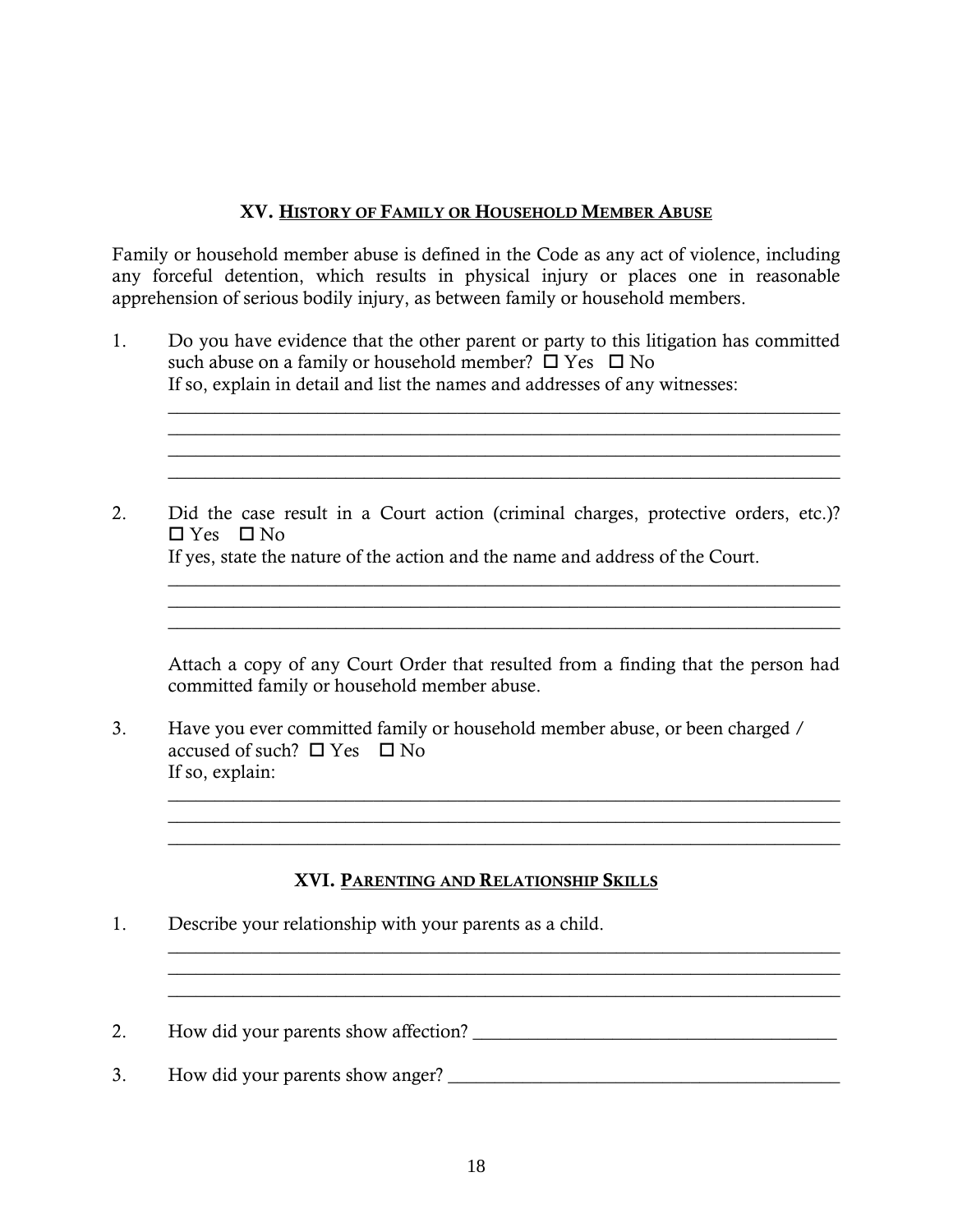- 4. How have your childhood experiences affected the way you are as an adult?
- 5. Considering your own upbringing, what would you want to do differently with your own child?

and the control of the control of the control of the control of the control of the control of the control of the

<u> 1989 - Johann Stoff, amerikansk politiker (d. 1989)</u>

<u> 1989 - Johann Stoff, amerikansk politiker (d. 1989)</u>

and the control of the control of the control of the control of the control of the control of the control of the

<u> 1980 - Johann Barn, amerikan besteman besteman besteman besteman besteman besteman besteman besteman bestema</u>

<u> 1989 - Johann Stoff, amerikansk politiker (d. 1989)</u>

<u> 1989 - Jan Samuel Barbara, margaret eta idazlea (h. 1989).</u>

- $7.$ What do children owe their parents?
- 8. How did you meet your present partner? How long did you date each other before marriage or living together?
- Describe current relationships with extended family member (parents, brothers and 9. sisters, etc.).

 $10<sup>-10</sup>$ What do you consider to be your strengths and weaknesses as a parent or custodian? Strengths: North Contract Contract Contract Contract Contract Contract Contract Contract Contract Contract Contract Contract Contract Contract Contract Contract Contract Contract Contract Contract Contract Contract Contrac

Weaknesses: with a state of the state of the state of the state of the state of the state of the state of the state of the state of the state of the state of the state of the state of the state of the state of the state of

What are the strengths and weaknesses of the other parent or party to this litigation?  $11<sub>1</sub>$ 

 $12.$ The Court is concerned with finding the person who has the temperament, parenting skills and personality which will best meet the needs of the children. Describe your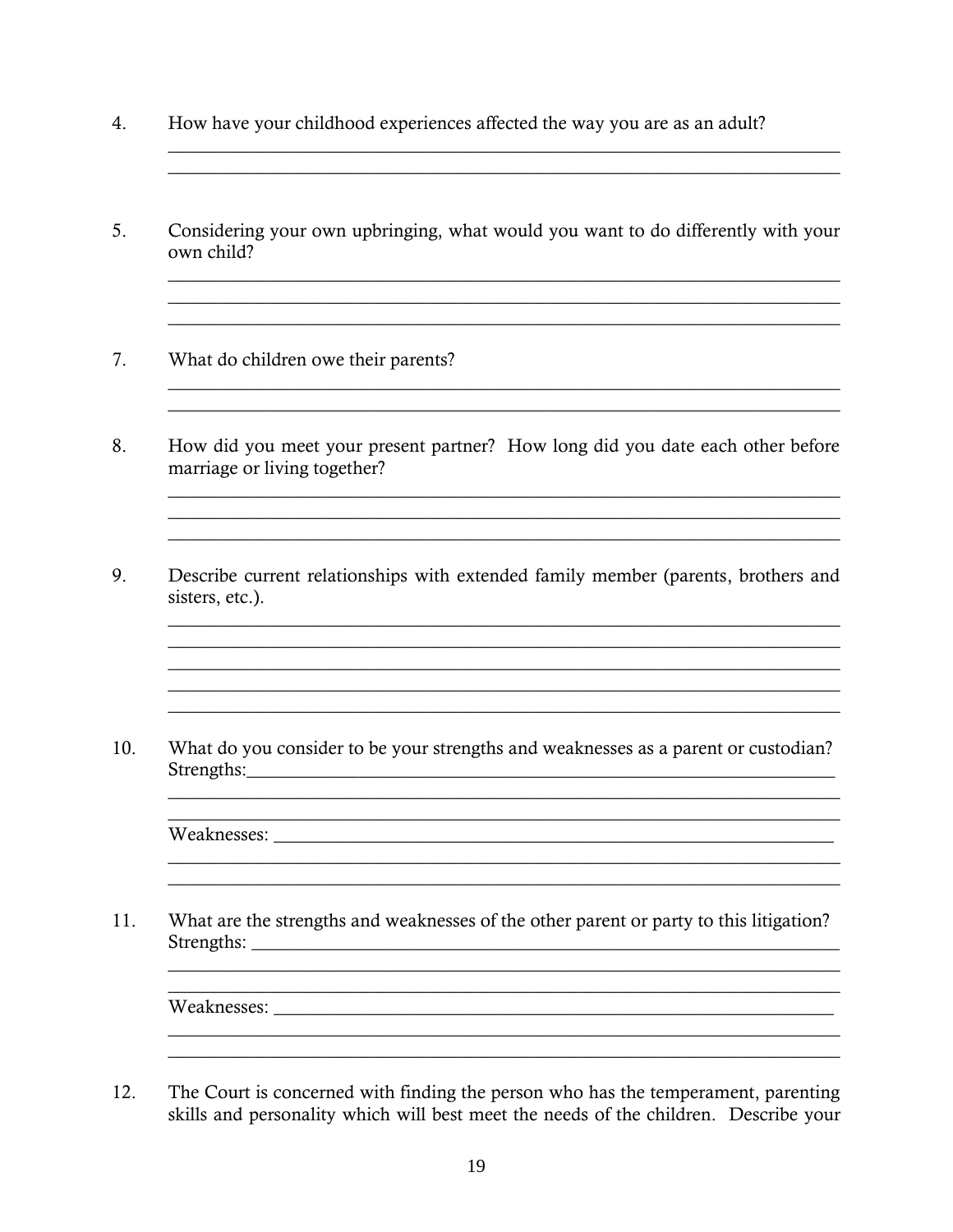temperament, parenting skills and personality and state how those traits will meet the needs of the children who are the subject of this litigation.

 $\_$  , and the set of the set of the set of the set of the set of the set of the set of the set of the set of the set of the set of the set of the set of the set of the set of the set of the set of the set of the set of th

\_\_\_\_\_\_\_\_\_\_\_\_\_\_\_\_\_\_\_\_\_\_\_\_\_\_\_\_\_\_\_\_\_\_\_\_\_\_\_\_\_\_\_\_\_\_\_\_\_\_\_\_\_\_\_\_\_\_\_\_\_\_\_\_\_\_\_\_\_\_\_\_

13. Describe the temperament, parenting skills and personality of the other parent or party to this litigation and state how those traits will or will not meet the needs of the children.

 $\_$  , and the set of the set of the set of the set of the set of the set of the set of the set of the set of the set of the set of the set of the set of the set of the set of the set of the set of the set of the set of th

 $\mathcal{L}_\mathcal{L} = \mathcal{L}_\mathcal{L} = \mathcal{L}_\mathcal{L} = \mathcal{L}_\mathcal{L} = \mathcal{L}_\mathcal{L} = \mathcal{L}_\mathcal{L} = \mathcal{L}_\mathcal{L} = \mathcal{L}_\mathcal{L} = \mathcal{L}_\mathcal{L} = \mathcal{L}_\mathcal{L} = \mathcal{L}_\mathcal{L} = \mathcal{L}_\mathcal{L} = \mathcal{L}_\mathcal{L} = \mathcal{L}_\mathcal{L} = \mathcal{L}_\mathcal{L} = \mathcal{L}_\mathcal{L} = \mathcal{L}_\mathcal{L}$  $\_$  , and the set of the set of the set of the set of the set of the set of the set of the set of the set of the set of the set of the set of the set of the set of the set of the set of the set of the set of the set of th

 $\mathcal{L}_\mathcal{L} = \mathcal{L}_\mathcal{L} = \mathcal{L}_\mathcal{L} = \mathcal{L}_\mathcal{L} = \mathcal{L}_\mathcal{L} = \mathcal{L}_\mathcal{L} = \mathcal{L}_\mathcal{L} = \mathcal{L}_\mathcal{L} = \mathcal{L}_\mathcal{L} = \mathcal{L}_\mathcal{L} = \mathcal{L}_\mathcal{L} = \mathcal{L}_\mathcal{L} = \mathcal{L}_\mathcal{L} = \mathcal{L}_\mathcal{L} = \mathcal{L}_\mathcal{L} = \mathcal{L}_\mathcal{L} = \mathcal{L}_\mathcal{L}$  $\mathcal{L}_\text{max}$  and  $\mathcal{L}_\text{max}$  and  $\mathcal{L}_\text{max}$  and  $\mathcal{L}_\text{max}$  and  $\mathcal{L}_\text{max}$ 

 $\mathcal{L}_\text{max}$  and  $\mathcal{L}_\text{max}$  and  $\mathcal{L}_\text{max}$  and  $\mathcal{L}_\text{max}$  and  $\mathcal{L}_\text{max}$ 

 $\mathcal{L}_\mathcal{L} = \mathcal{L}_\mathcal{L} = \mathcal{L}_\mathcal{L} = \mathcal{L}_\mathcal{L} = \mathcal{L}_\mathcal{L} = \mathcal{L}_\mathcal{L} = \mathcal{L}_\mathcal{L} = \mathcal{L}_\mathcal{L} = \mathcal{L}_\mathcal{L} = \mathcal{L}_\mathcal{L} = \mathcal{L}_\mathcal{L} = \mathcal{L}_\mathcal{L} = \mathcal{L}_\mathcal{L} = \mathcal{L}_\mathcal{L} = \mathcal{L}_\mathcal{L} = \mathcal{L}_\mathcal{L} = \mathcal{L}_\mathcal{L}$  $\mathcal{L}_\mathcal{L} = \{ \mathcal{L}_\mathcal{L} = \{ \mathcal{L}_\mathcal{L} = \{ \mathcal{L}_\mathcal{L} = \{ \mathcal{L}_\mathcal{L} = \{ \mathcal{L}_\mathcal{L} = \{ \mathcal{L}_\mathcal{L} = \{ \mathcal{L}_\mathcal{L} = \{ \mathcal{L}_\mathcal{L} = \{ \mathcal{L}_\mathcal{L} = \{ \mathcal{L}_\mathcal{L} = \{ \mathcal{L}_\mathcal{L} = \{ \mathcal{L}_\mathcal{L} = \{ \mathcal{L}_\mathcal{L} = \{ \mathcal{L}_\mathcal{$ 

14. State whether or not the other parent or party to this litigation has ever abused or neglected the children, either physically or emotionally. If so, explain and give facts and a time reference as to when you allege the abuse or neglect took place.

> $\mathcal{L}_\text{max}$  and  $\mathcal{L}_\text{max}$  and  $\mathcal{L}_\text{max}$  and  $\mathcal{L}_\text{max}$  and  $\mathcal{L}_\text{max}$  and  $\mathcal{L}_\text{max}$ \_\_\_\_\_\_\_\_\_\_\_\_\_\_\_\_\_\_\_\_\_\_\_\_\_\_\_\_\_\_\_\_\_\_\_\_\_\_\_\_\_\_\_\_\_\_\_\_\_\_\_\_\_\_\_\_\_\_\_\_\_\_\_\_\_\_\_\_\_\_\_\_

- 15. What educational goals do you have for your children?
- 16. What moral and spiritual expectations do you have for the children?
- 17. State what you have done to help the children achieve these educational, moral and spiritual goals.

 $\_$  , and the set of the set of the set of the set of the set of the set of the set of the set of the set of the set of the set of the set of the set of the set of the set of the set of the set of the set of the set of th  $\_$  , and the set of the set of the set of the set of the set of the set of the set of the set of the set of the set of the set of the set of the set of the set of the set of the set of the set of the set of the set of th

18. State what extended family members (grandparents, aunts, uncles, cousins) live in the area who could assist you with the care of the children if needed.

 $\_$  , and the set of the set of the set of the set of the set of the set of the set of the set of the set of the set of the set of the set of the set of the set of the set of the set of the set of the set of the set of th  $\mathcal{L}_\mathcal{L} = \mathcal{L}_\mathcal{L} = \mathcal{L}_\mathcal{L} = \mathcal{L}_\mathcal{L} = \mathcal{L}_\mathcal{L} = \mathcal{L}_\mathcal{L} = \mathcal{L}_\mathcal{L} = \mathcal{L}_\mathcal{L} = \mathcal{L}_\mathcal{L} = \mathcal{L}_\mathcal{L} = \mathcal{L}_\mathcal{L} = \mathcal{L}_\mathcal{L} = \mathcal{L}_\mathcal{L} = \mathcal{L}_\mathcal{L} = \mathcal{L}_\mathcal{L} = \mathcal{L}_\mathcal{L} = \mathcal{L}_\mathcal{L}$  $\mathcal{L}_\mathcal{L} = \mathcal{L}_\mathcal{L} = \mathcal{L}_\mathcal{L} = \mathcal{L}_\mathcal{L} = \mathcal{L}_\mathcal{L} = \mathcal{L}_\mathcal{L} = \mathcal{L}_\mathcal{L} = \mathcal{L}_\mathcal{L} = \mathcal{L}_\mathcal{L} = \mathcal{L}_\mathcal{L} = \mathcal{L}_\mathcal{L} = \mathcal{L}_\mathcal{L} = \mathcal{L}_\mathcal{L} = \mathcal{L}_\mathcal{L} = \mathcal{L}_\mathcal{L} = \mathcal{L}_\mathcal{L} = \mathcal{L}_\mathcal{L}$  $\_$  , and the set of the set of the set of the set of the set of the set of the set of the set of the set of the set of the set of the set of the set of the set of the set of the set of the set of the set of the set of th

 $\_$  , and the set of the set of the set of the set of the set of the set of the set of the set of the set of the set of the set of the set of the set of the set of the set of the set of the set of the set of the set of th  $\_$  , and the set of the set of the set of the set of the set of the set of the set of the set of the set of the set of the set of the set of the set of the set of the set of the set of the set of the set of the set of th  $\_$  , and the set of the set of the set of the set of the set of the set of the set of the set of the set of the set of the set of the set of the set of the set of the set of the set of the set of the set of the set of th

19. Describe the relationship each child has previously had with these family members.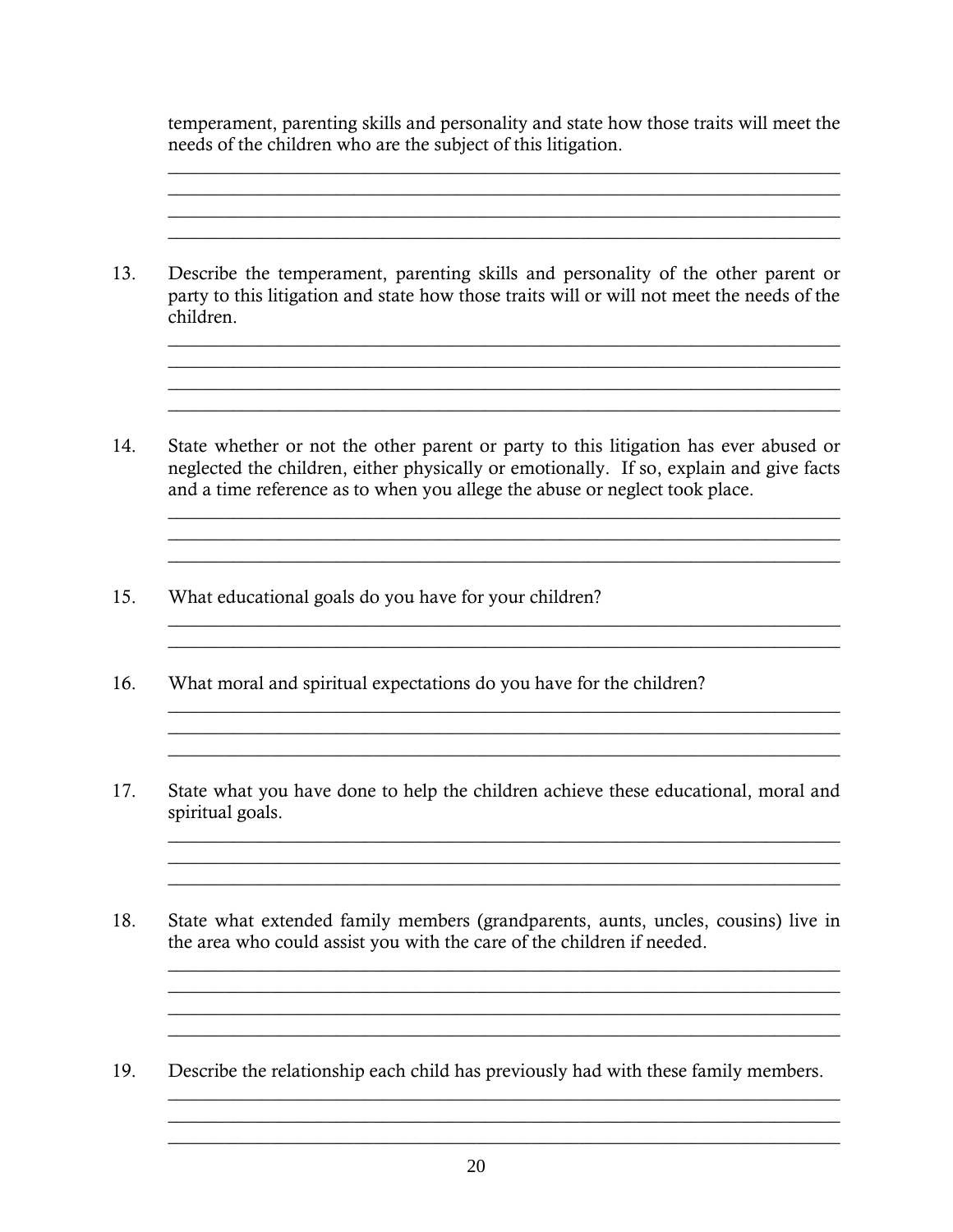20. Describe your child's personality and maturity (identify each child by name). 21. Have you ever experienced any emotional, behavioral or school related problems with your child? If yes, please describe nature of problem and how it was handled. <u> 1989 - Johann Stoff, amerikansk politiker (d. 1989)</u> 22. What are the rules and responsibilities for your children in your home? 23. How do you discipline your children? "Time Out" "Spanking" / Corporal punishment: Discussion / Correction with Words **Loss of Privileges**  $\frac{1}{\sqrt{1-\frac{1}{2}}}\frac{1}{\sqrt{1-\frac{1}{2}}}\frac{1}{\sqrt{1-\frac{1}{2}}}\frac{1}{\sqrt{1-\frac{1}{2}}}\frac{1}{\sqrt{1-\frac{1}{2}}}\frac{1}{\sqrt{1-\frac{1}{2}}}\frac{1}{\sqrt{1-\frac{1}{2}}}\frac{1}{\sqrt{1-\frac{1}{2}}}\frac{1}{\sqrt{1-\frac{1}{2}}}\frac{1}{\sqrt{1-\frac{1}{2}}}\frac{1}{\sqrt{1-\frac{1}{2}}}\frac{1}{\sqrt{1-\frac{1}{2}}}\frac{1}{\sqrt{1-\frac{1}{2}}}\frac{1}{\sqrt{1-\frac{$ Explain: 

- 24. State what activities you and the children have participated in together in the past. (For example: movies, going to the park and museums; sports; music lesions; church  $-$  give a time reference.)
- 25. What are the child's feelings about the other parent?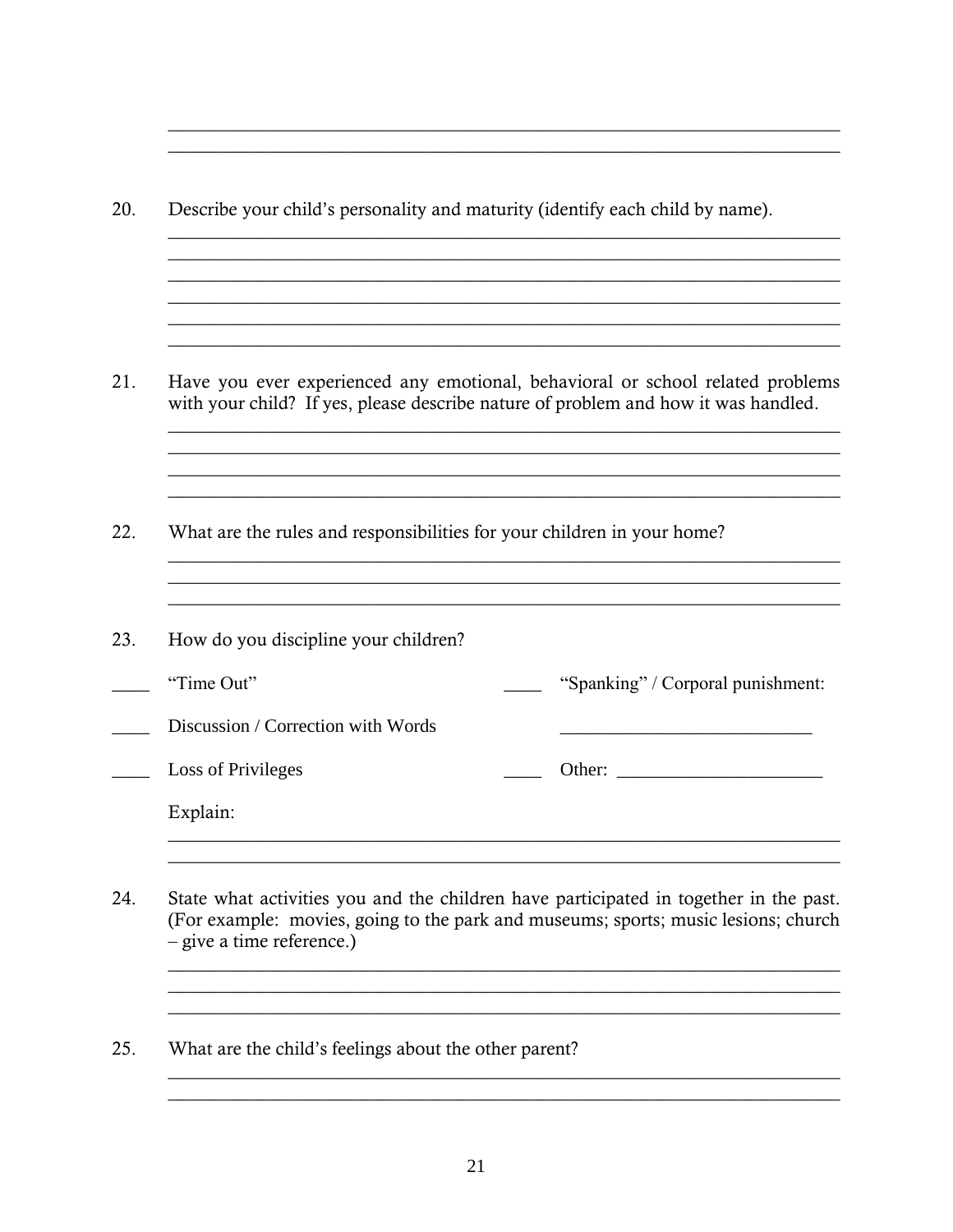- 26. In your opinion, what role should a stepparent play in a child's life?
- 27. Have you ever allowed your boyfriend or girlfriend spend the night when your children were in your home?  $\Box$  Yes  $\Box$  No Explain:

 $\_$  , and the set of the set of the set of the set of the set of the set of the set of the set of the set of the set of the set of the set of the set of the set of the set of the set of the set of the set of the set of th

 $\_$  , and the set of the set of the set of the set of the set of the set of the set of the set of the set of the set of the set of the set of the set of the set of the set of the set of the set of the set of the set of th  $\_$  , and the set of the set of the set of the set of the set of the set of the set of the set of the set of the set of the set of the set of the set of the set of the set of the set of the set of the set of the set of th

 $\_$  , and the set of the set of the set of the set of the set of the set of the set of the set of the set of the set of the set of the set of the set of the set of the set of the set of the set of the set of the set of th  $\_$  . The contribution of the contribution of the contribution of the contribution of  $\mathcal{L}_\mathbf{C}$ 

 $\_$  , and the set of the set of the set of the set of the set of the set of the set of the set of the set of the set of the set of the set of the set of the set of the set of the set of the set of the set of the set of th

 $\_$  , and the set of the set of the set of the set of the set of the set of the set of the set of the set of the set of the set of the set of the set of the set of the set of the set of the set of the set of the set of th

 $\_$  , and the set of the set of the set of the set of the set of the set of the set of the set of the set of the set of the set of the set of the set of the set of the set of the set of the set of the set of the set of th

28. Has the other parent or party done so?  $\Box$  Yes  $\Box$  No Explain:

### XVII. CHILD CARE ARRANGEMENTS

- 1. What child care arrangements have you made for the time you are at work?
- 2. State the name address and telephone number or child care center which will be providing this service.  $\mathcal{L}_\text{max}$  and  $\mathcal{L}_\text{max}$  and  $\mathcal{L}_\text{max}$  and  $\mathcal{L}_\text{max}$  and  $\mathcal{L}_\text{max}$  and  $\mathcal{L}_\text{max}$
- 3. State the days of the week and the hours of the day the children will be in child care.
- 4. What is the cost of childcare?

### XVIII. PRESENT COURT ACTION

1. If you are asking for a change in custody or visitation from what has previously been Court ordered, state what significant change in circumstances has occurred since the last Court hearing and why you feel a change is in the best interest of the child.

 $\_$  , and the set of the set of the set of the set of the set of the set of the set of the set of the set of the set of the set of the set of the set of the set of the set of the set of the set of the set of the set of th  $\_$  , and the set of the set of the set of the set of the set of the set of the set of the set of the set of the set of the set of the set of the set of the set of the set of the set of the set of the set of the set of th

 $\_$  , and the set of the set of the set of the set of the set of the set of the set of the set of the set of the set of the set of the set of the set of the set of the set of the set of the set of the set of the set of th  $\_$  , and the set of the set of the set of the set of the set of the set of the set of the set of the set of the set of the set of the set of the set of the set of the set of the set of the set of the set of the set of th

 $\_$  , and the set of the set of the set of the set of the set of the set of the set of the set of the set of the set of the set of the set of the set of the set of the set of the set of the set of the set of the set of th  $\_$  , and the set of the set of the set of the set of the set of the set of the set of the set of the set of the set of the set of the set of the set of the set of the set of the set of the set of the set of the set of th

- 2. What steps have you taken to resolve the conflict prior to filing an action with the Court?
- 3. If you have an attorney representing you in this present litigation, state the name and telephone number of your attorney.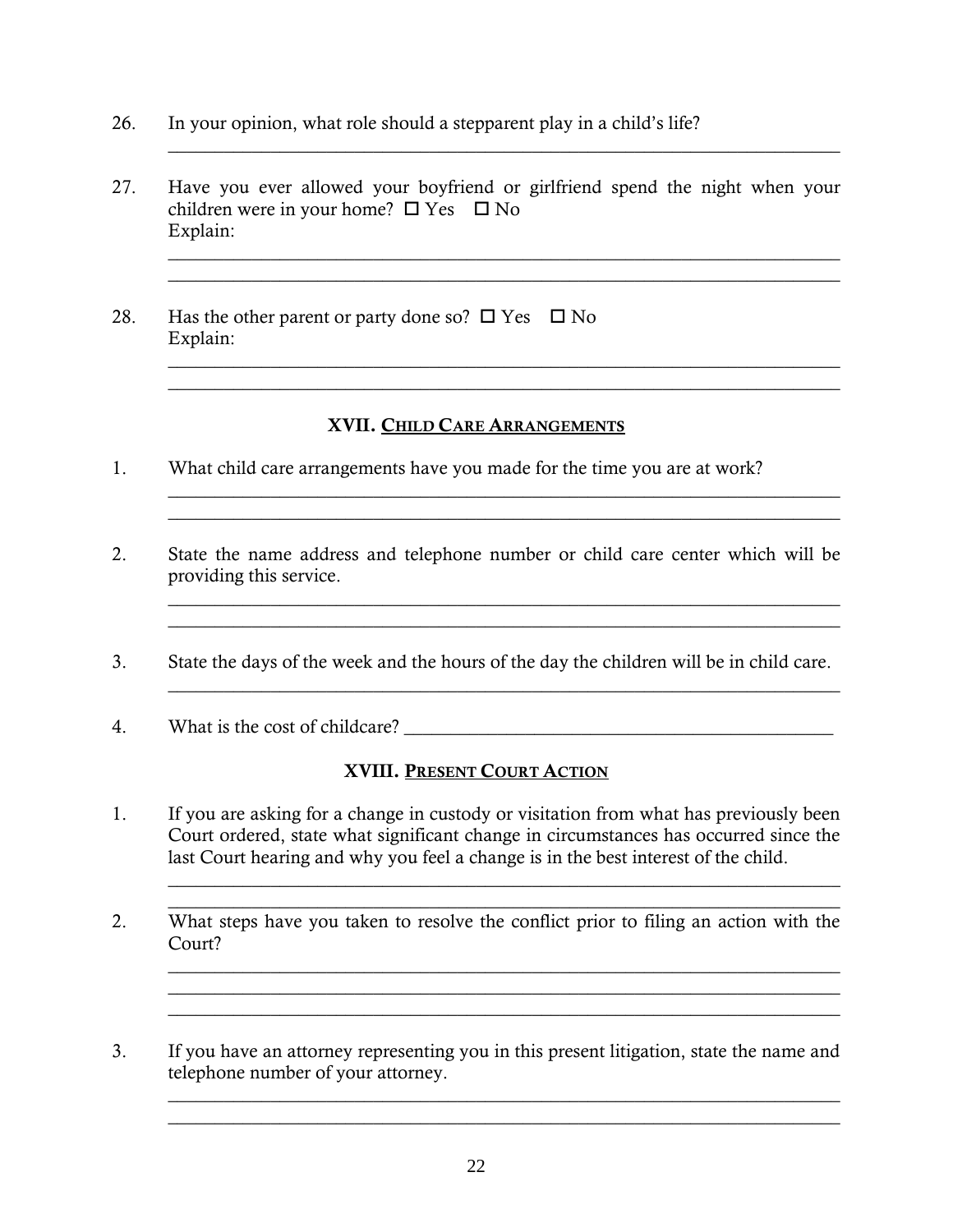4. Please identify your concerns for the child's welfare that are relevant to the current custody dispute.

 $\_$  . The contribution of the contribution of the contribution of the contribution of  $\mathcal{L}_\mathcal{A}$ 

 $\_$  , and the set of the set of the set of the set of the set of the set of the set of the set of the set of the set of the set of the set of the set of the set of the set of the set of the set of the set of the set of th

 $\_$  , and the set of the set of the set of the set of the set of the set of the set of the set of the set of the set of the set of the set of the set of the set of the set of the set of the set of the set of the set of th  $\mathcal{L}_\text{max}$  , and the set of the set of the set of the set of the set of the set of the set of the set of the set of  $\_$  , and the set of the set of the set of the set of the set of the set of the set of the set of the set of the set of the set of the set of the set of the set of the set of the set of the set of the set of the set of th

 $\_$  , and the set of the set of the set of the set of the set of the set of the set of the set of the set of the set of the set of the set of the set of the set of the set of the set of the set of the set of the set of th

 $\overline{\phantom{a}}$  , and the contract of the contract of the contract of the contract of the contract of the contract of the contract of the contract of the contract of the contract of the contract of the contract of the contrac

- 5. Please state whether you are willing to compromise with the other party in any manner, and on which issues.
- 6. What is the most important or most critical issue(s) to you in this case?

List the *names, addresses and telephone numbers* of the witnesses you plan to present at the custody hearing. Please also list at least three non-witness references, such as family members, neighbors, or co-workers. Please attempt to list at least one or two family members, such as grandparents, that also have contact with the child(ren).

| 1    |         |         |
|------|---------|---------|
| Name | Address | Phone # |
| 2.   |         |         |
| Name | Address | Phone # |
| 3.   |         |         |
| Name | Address | Phone # |
| 4.   |         |         |
| Name | Address | Phone # |
| 5.   |         |         |
| Name | Address | Phone # |
| 6.   |         |         |
| Name | Address | Phone # |
| 7.   |         |         |
| Name | Address | Phone # |
|      |         |         |
| Name | Address | Phone # |